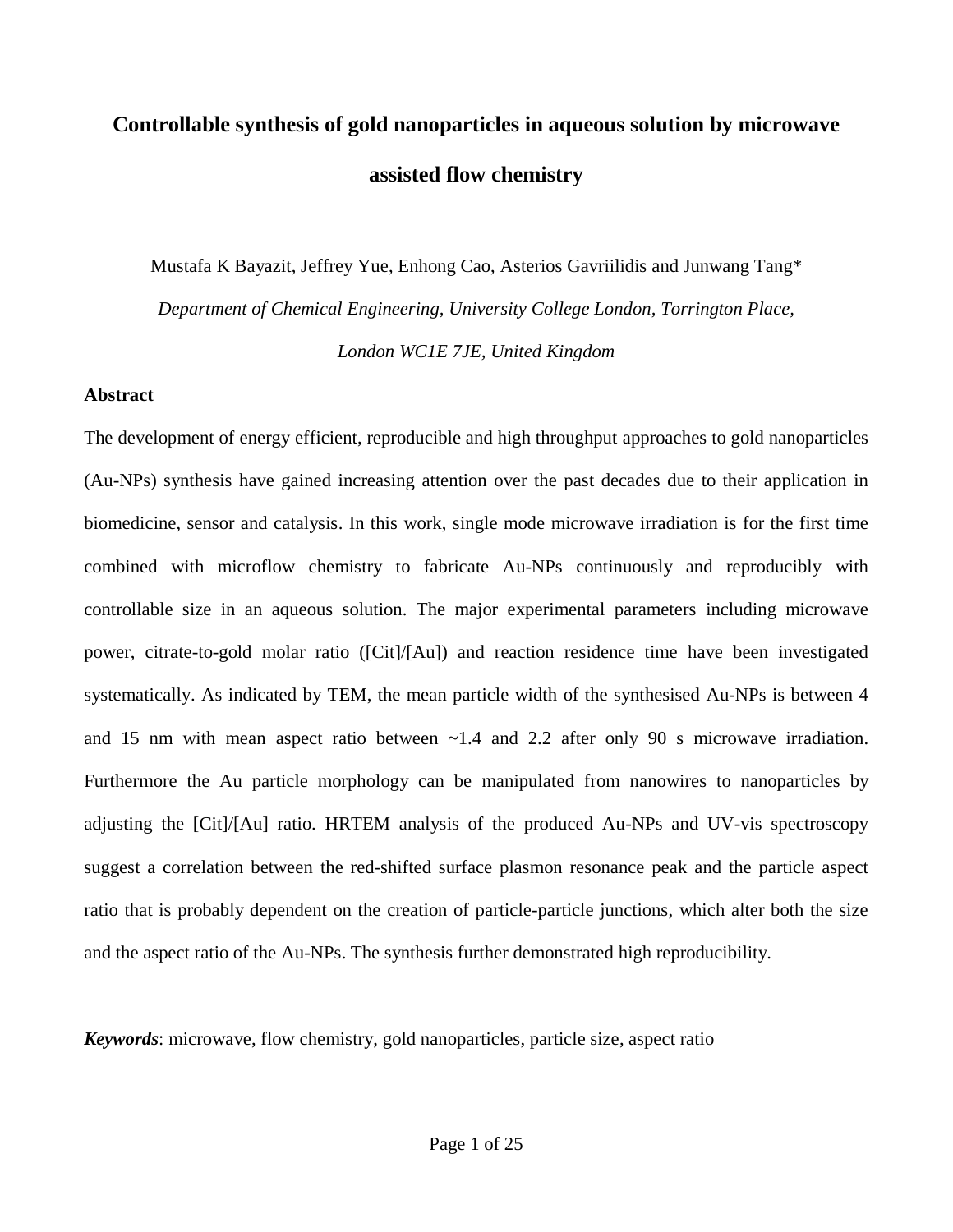#### **Introduction**

Gold nanoparticles (Au-NPs) have attracted increasing attention over the last decades due to their unique surface plasmon resonance properties, making them suitable in many areas such as healthcare and sensing applications.<sup>1, 2</sup> Reduction of HAuCl<sub>4</sub> in boiling water by sodium citrate (Na<sub>3</sub>Cit) which acts as both a reducing agent and a stabilizer is widely used for Au NPs synthesis (Turkevich method).<sup>3</sup> For this purpose, a conventional heated batch reactor was often applied.<sup>4-9</sup> In order for high yield synthesis of Au-NPs with well-defined shape and size, the Turkevich method has been extensively modified such as by changing the addition order of the reactants, using different reducing agents, adjusting the ratio of HAuCl<sub>4</sub> to sodium citrate and pH values as well as adding new stabilisers.<sup>10-18</sup> Replacement of water by its expensive isotope, deuterium oxide, was shown to produce smaller sizes of Au NPs (5.3  $\pm$  1.1 nm), compared with the particles  $(9.0 \pm 1.2 \text{ nm})$  produced in pure water which was attributed to faster reduction of precursor.<sup>19</sup> An increase in reaction rate was observed by reversing the order of the reactants' addition (i.e. HAuCl<sub>4</sub> to Na<sub>3</sub>Cit solution) that probably accelerated the thermal decomposition or oxidation of sodium citrate, resulting in the formation of Au-NPs in the  $5-10$  nm size range.<sup>11, 12</sup> Recently, synthesis of sub-10 nm citrate-stabilized Au NPs has been achieved following a kinetically controlled seeded-growth strategy, combining tannic acid with sodium citrate during nucleation.<sup>20</sup> However, one of the major challenges in conventional batch systems has always been the non-uniform distribution of heat that results in temperature fluctuation, causing many variances in Au-NP synthesis processes, particularly in the nucleation and growth steps,<sup>21</sup> resulting into wide particle size distribution. Furthermore the batch to batch difference also raise concerns about reproducibility and scaling-up issues. $21$ 

The growth mechanism of the Turkevich method in a batch reactor and the influences of reagent ratio, reaction temperature and pH of the medium on synthesis of Au-NPs have recently been studied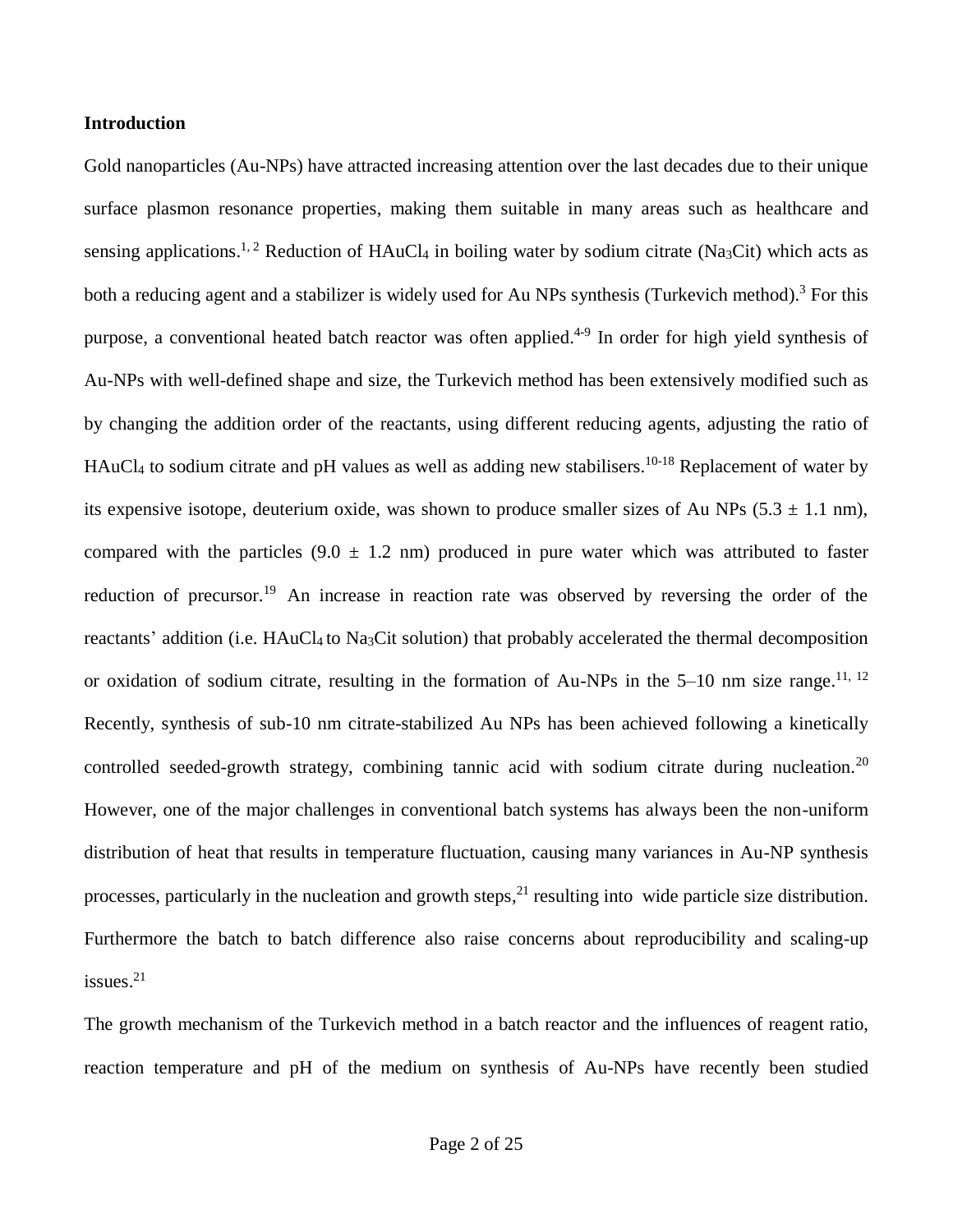comprehensively in order to further control the nucleation and particle growth and then final particle size and size distribution.<sup>22</sup> In this study, it was shown that the Turkevich synthesis followed a four-step seed-mediated growth mechanism in which no large particles (>25 nm) were formed during the synthesis, confirmed by *in-situ* ultrasmall angle X-ray scattering.<sup>22</sup> In contrast to other proposed mechanisms,  $23$  their observations excluded the formation of any large aggregates (*e.g.*  $>25$  nm) throughout the Turkevich synthesis.

As an emerging heating technology, microwave heating (MH) has been shown to dramatically reduce the reaction processing time and provide homogenous bulk heating to synthesise various distinctive nanocrystals with defined structures. Similar to the synthesis of other metal nanoparticles,<sup>7, 8</sup> MH was employed in a batch reactor to prepare Au-NPs with various shapes including spherical, polygonal, rod, and triangular/prisms following the Turkevich or other synthesis routes using different reagents (*e.g.* 2,7-dihydroxy naphthalene as the reducing agent and cetyltrimethyl ammonium bromide as the stabilizer).<sup>16, 24-27</sup> These studies generally used domestic multimode microwave systems (600-1000 W) and their results revealed that microwave assisted fast temperature ramping was highly effective to synthesize Au-NPs (*e.g.* 20.01 ( $\pm$ 2.05) nm or 12.04 ( $\pm$ 1.35) nm). Moreover, the results showed that the final products could vary in size and morphology depending on the type of reactor used, microwave absorption ability, reaction time *etc*. However, there is an obvious drawback in these reports that the particle size distribution and yield are not satisfactory due to the limited penetration depth of microwave irradiation (~1 cm in aqueous solution) and large reactor used (normally larger than 2cm in diameter), which also affects scalability of the synthetic processes.<sup>7, 8, 28</sup>

It is well known that single mode microwave irradiation can transfer energy to the reaction medium much more efficiently and faster compared to multimode counterparts (*e.g.* domestic microwave systems).<sup>29, 30</sup> Faster temperature ramping rates are likely to produce more seeds by promoting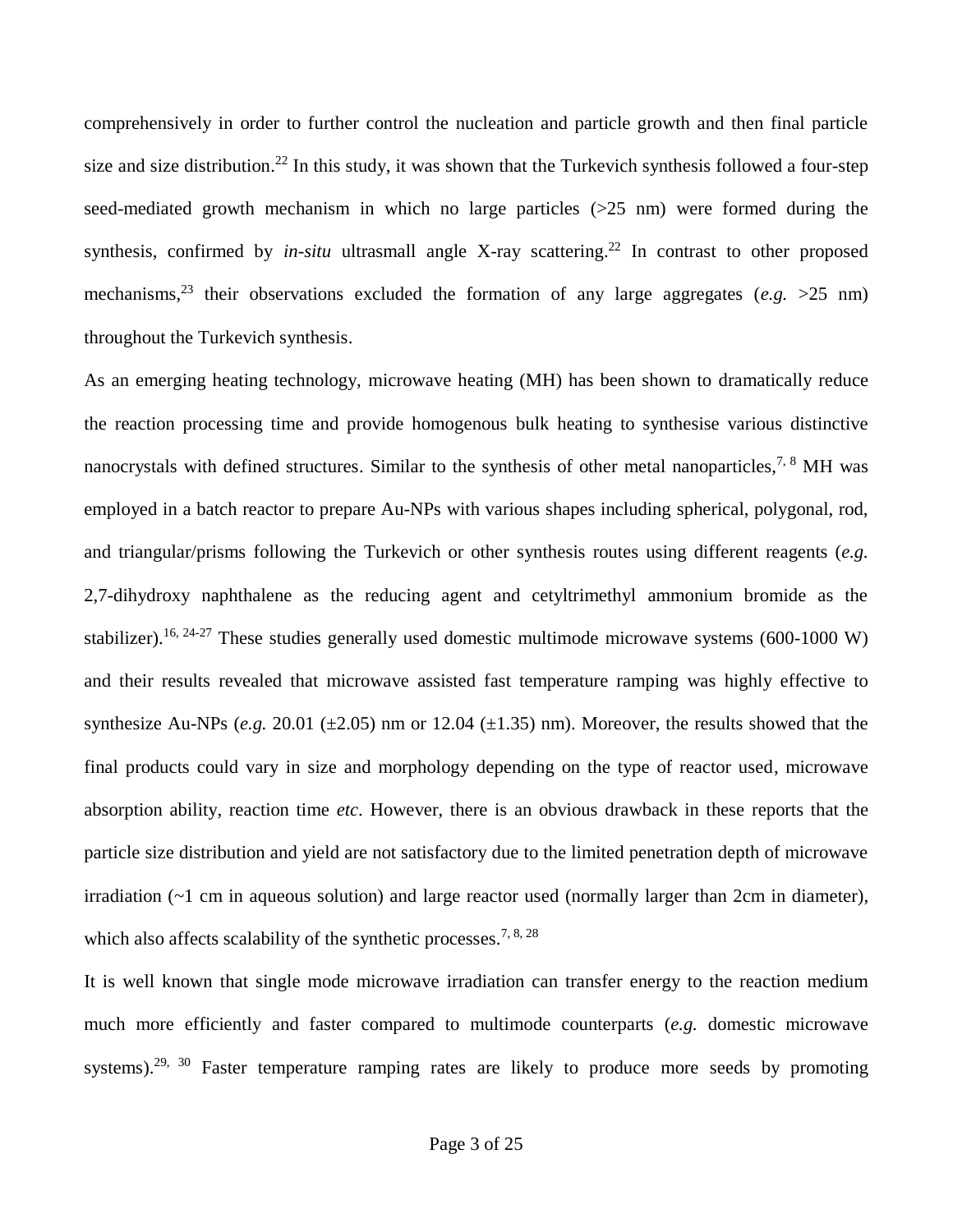nucleation instead of particle growth, therefore smaller Au-NPs could be potentially achieved with a high yield by a single mode microwave irradiation even at very low microwave power. Furthermore, micro channel reactors were reported to have a better heat transfer rates compared with large diameter reactors due to the increased surface area-to-volume ratio.<sup>31</sup> As such, one can anticipate that single mode microwave heating coupled with a micro-flow system which has a diameter smaller than the microwave penetration depth  $(< 1 \text{ cm})$  should be potent to prepare Au-NPs with smaller particle size distribution and high yield. Given such an attractive approach, to the best of our knowledge, there is not a continuous microflow system driven by microwave irradiation reported to synthesise Au-NPs. Herein, a novel single mode microwave irradiation promoted microflow chemistry (SMMM) is presented to synthesise Au-NPs continuously with high reproducibility. Furthermore, the major variables e.g. microwave power, citrate-to-gold precursor molar ratio, residence time are comprehensively investigated and finally the SMMM is also compared with conventional flow system.

#### **Experimental**

The SMMM used consisted of a flow reactor (6 mL) made of  $1/8$ " OD ( $-0.32$  cm) Teflon tubing, a commercially available single-mode microwave system (Discover, CEM Microwave Technology Ltd), a syringe pump (KD Scientific), a thermocouple temperature probe positioned 5 cm away from the exit of microwave heating zone, a sample and waste collection unit with backpressure regulator (20 psi, IDEX Health and Science) to control reactor pressure and an ice-bath placed between the end of the flow reactor and sample collection unit.

Two precursors hydrogen tetrachloroaurate (III) hydrate (HAuCl<sub>4</sub>.3H<sub>2</sub>O, 99.9%) and trisodium citrate dehydrate (Na<sub>3</sub>C<sub>6</sub>H<sub>5</sub>O<sub>7</sub>, 99%) were purchased from Sigma-Aldrich and used as received. In a typical protocol, 2 mL of freshly prepared solution of HAuCl<sub>4</sub> (0.005 M) was added to a graduated cylinder and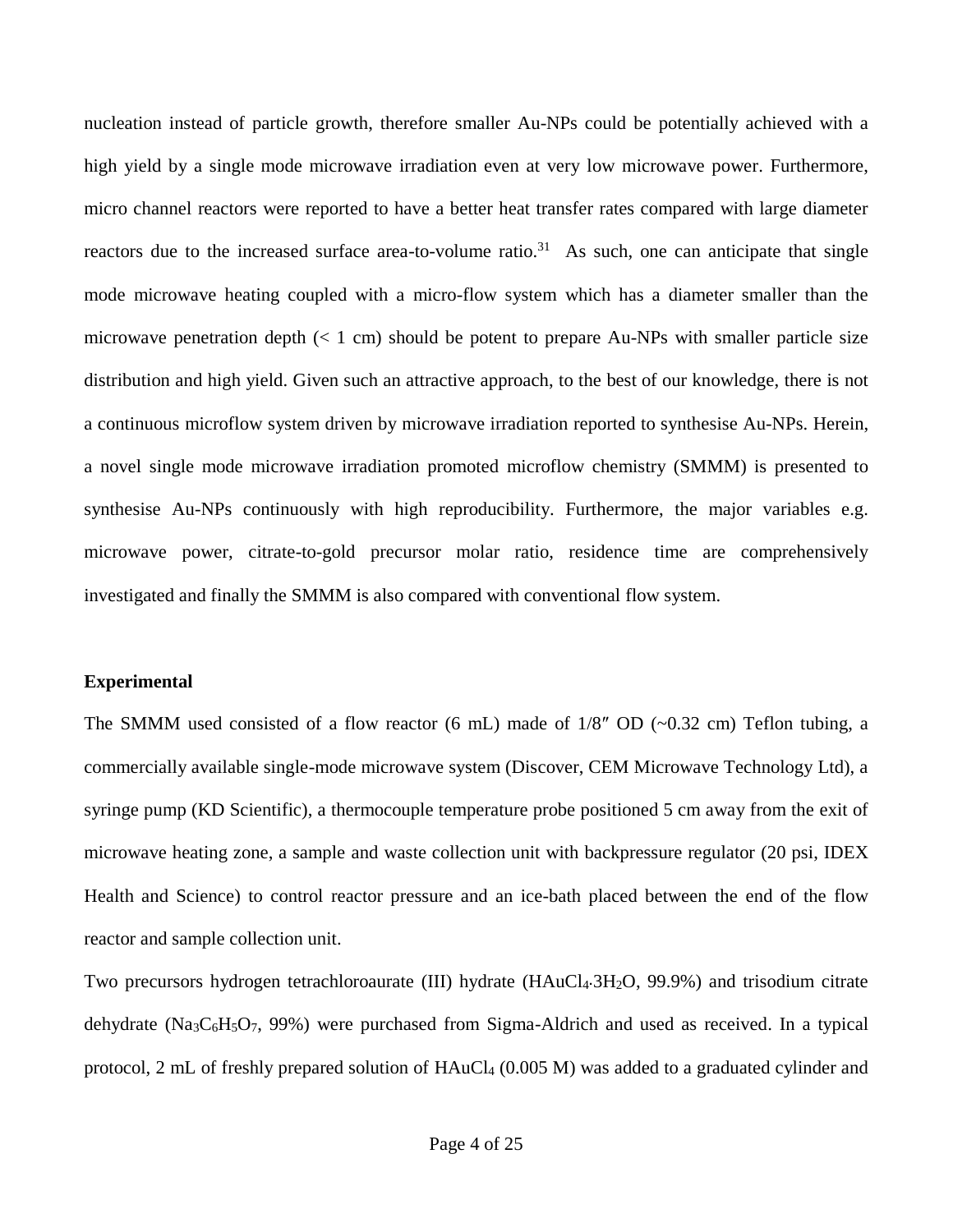diluted to 25 mL using deionised water. The required amount of Na3Cit (0.05M) to prepare the targeted citrate-to-gold molar ratio was then added to HAuCl<sub>4</sub> aqueous solution, and the mixture of HAuCl<sub>4</sub> and Na<sub>3</sub>Cit was diluted to 40 mL using deionised water to get  $0.25$  mM of HAuCl<sub>4</sub> concentration. This mixture of HAuCl<sub>4</sub> and Na<sub>3</sub>Cit was immediately transferred into a 60 mL syringe. The mixture of HAuCl4 and Na3Cit then flowed through the reactor under a constant pressure. Residence times of approximately 0.6, 0.85 and 1.5 min that correspond to flow rates of 10, 7 and 4 mL/min were used, respectively. The hot fluid containing formed Au-NPs was immediately cooled by an ice-bath to quench any further reactions that may affect the homogeneity of Au-NPs product.

#### **Sample Characterization**

UV-vis analysis of Au-NPs was performed immediately after material synthesis and concurrently the samples for TEM analysis were prepared. Transmission electron microscopy (TEM) and high resolution transmission electron microscopy (HRTEM) were performed using Jeol JEM-1010 and JEOL-2010F coupled with an EDS detector (Oxford Instruments), respectively. TEM samples were prepared by dropping fresh solution of synthesized Au-NPs (20 μL) on carbon coated TEM grids unless stated otherwise. Ultraviolet-visible (UV-Vis) absorption was recorded by Shimadzu UV-2550 UV-vis spectrophotometer. A typical Au-NP solution in de-ionized water (~3 mL) was placed in a cell, and spectral analysis was performed in the range of 200-900 nm. Size of Au-NPs was measured via ImageJ software, from their TEM images. The particle dimensions were measured in-plane, assuming that the width of the particles are comparable to their height. In case of non-spherical particle morphologies (*e.g.* boomerang and T-shape fused particles) observed, the longest particle dimensions either the length or width of the particle was measured to calculate particle aspect ratio. Descriptive statistical analysis was performed for individual data sets (Weight method: Direct weight, Variance divisor of moment: DF,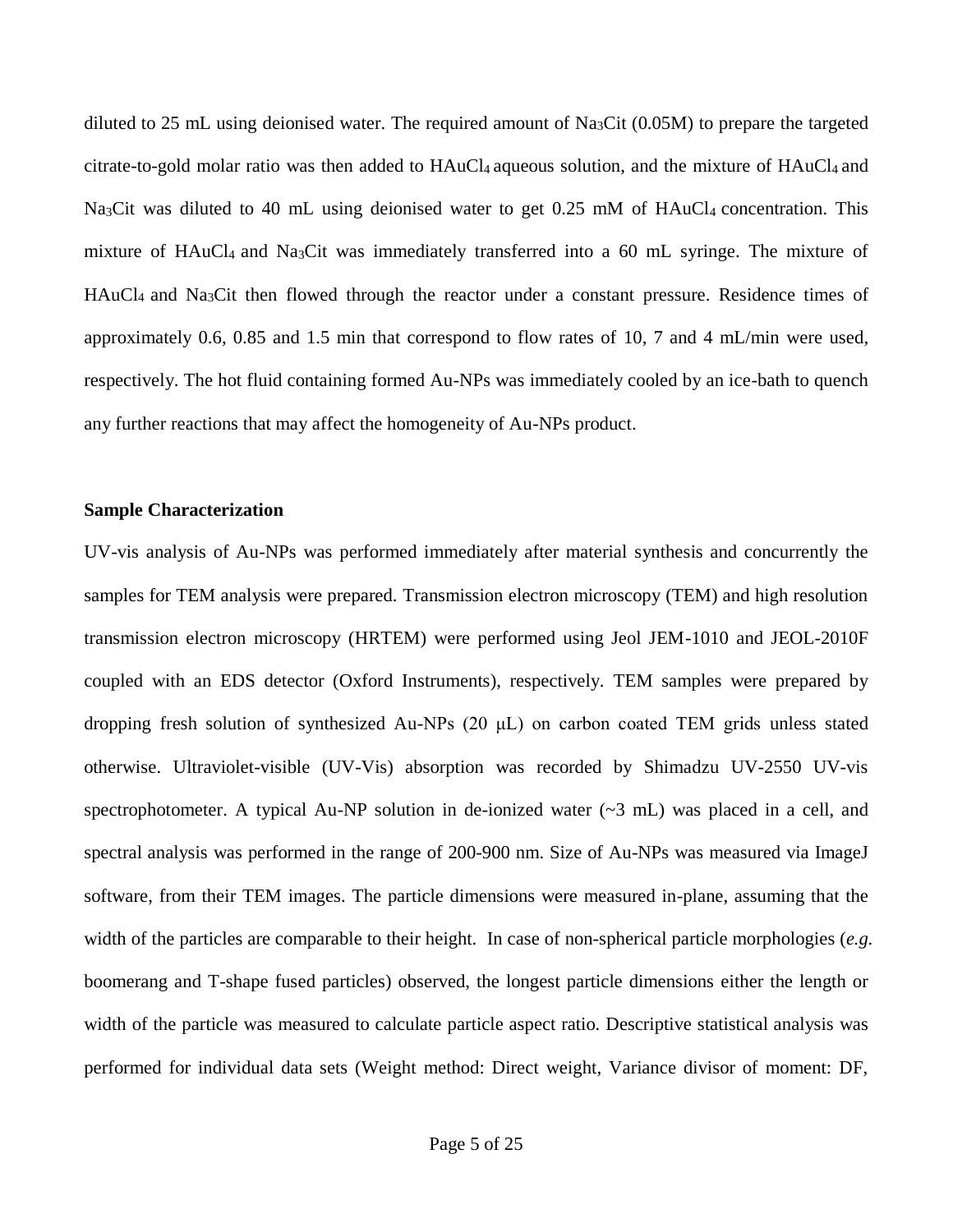Interpolation of Quantiles: Empirical distribution with averaging) using Origin 9.1 software to find out mean particle size and aspect ratio.

### **Results and Discussion**

The SMMM was built up as depicted in **Scheme 1** and used for continuous Au-NPs synthesis. Direct measurement of the temperature of hot fluid inside the micro-reactor is very challenging due to the size and configuration of the micro-reactor and small microwave cavity. Therefore, temperature of reaction fluid was recorded by using a thermocouple temperature probe placed inside T-type PTFE tubing and positioned 5 cm away from the exit of microwave irradiated zone. The temperature of the fluid in microwave zone is expected to be higher than that of the temperature recorded outside the microwave zone. The likely temperature in the microwave zone (just at the exit of the microwave irradiated zone) was estimated by considering forced convection heat transfer between the fluid inside the PTFE tubing and the outside surrounding air (see **ESI** for calculations)**.** Heat loss due to radiation was neglected due to relatively low temperature of the fluid (~120 **°C**). The calculated values of the fluid temperature at different fluid flow rates are listed in ESI Table S1.



**Scheme 1** Schematic representation of the combined single mode microwave irradiation and microflow technology to synthesize Au-NPs.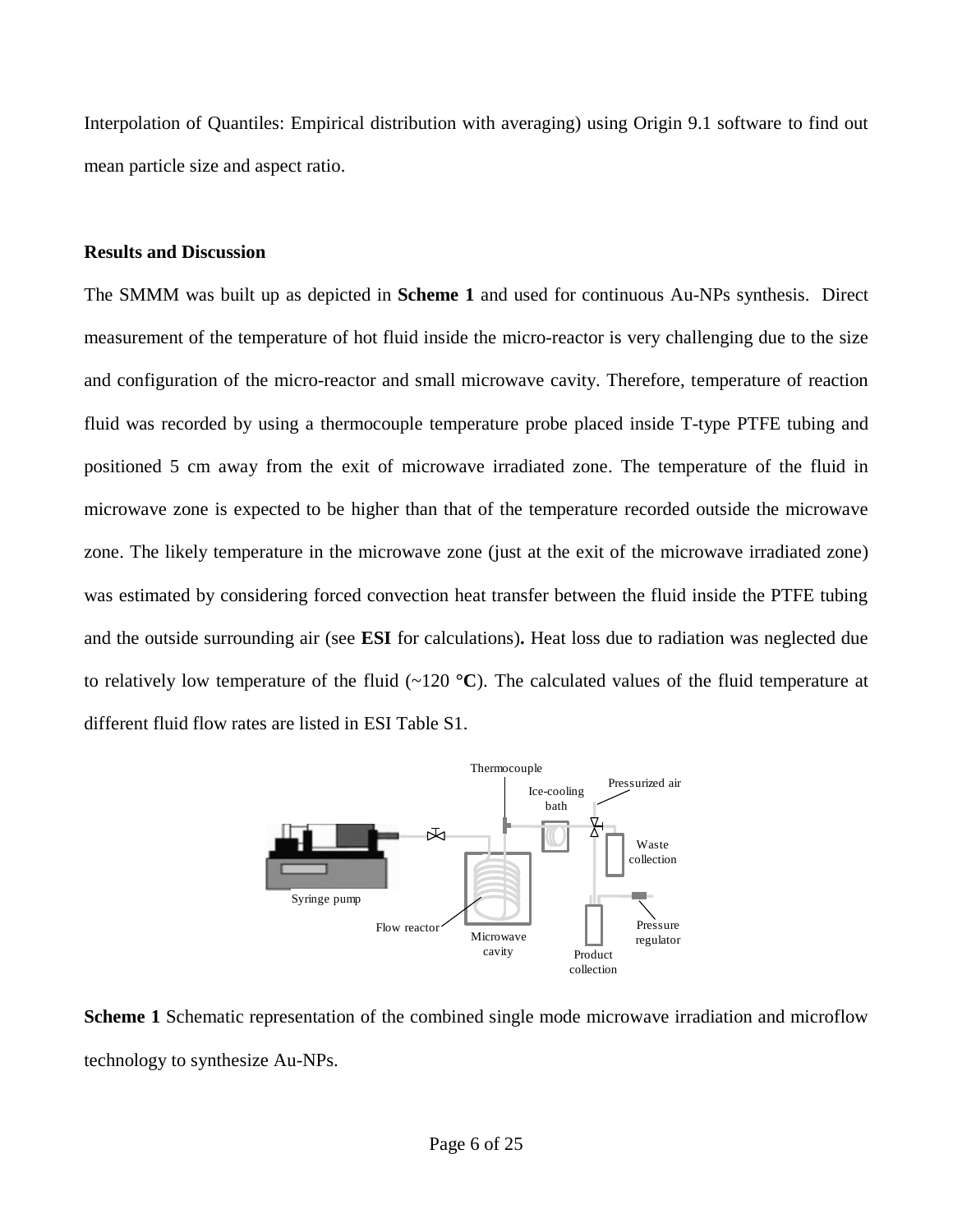#### **Influence of microwave irradiation intensity**

Formation of citrate stabilized Au-NPs was previously shown to follow a mechanism, including nucleation, aggregation, and spherical particle growth via Oswald ripening.<sup>14, 22, 32, 33</sup> For microwave assisted Au-NP synthesis, it is widely accepted that microwave irradiation accelerates the nucleation of particles due to its selective and fast heating characteristics.<sup>24-27, 34</sup> We have also recently found that a SMMM system has similar advantages including fast temperature ramping rate and selective heating of iron oxide for its self-assembly. <sup>30</sup> Change in temperature ramp rates due to varied microwave powers is therefore expected to influence the nucleation rate of nanoparticles. Previous studies showed that Au-NPs with uniform size ∼12.04 ±1.35 nm could be produced in >5 min after reaching 95 °C reaction temperature using microwave heating with fast ramping rate at >50  $^{\circ}$ C min<sup>-1</sup> and maintaining the pH value as >6.2 by adjusting the Na3Cit/HAuCl<sup>4</sup> molar ratio ∼5.68.<sup>27</sup> Based on these results, in order to examine the effect of microwave power, Au-NPs were synthesized at microwave powers of 20, 25, 30, 36, 40 and 45 W, while maintaining citrate-to-gold molar ratio (6/1), flow rate (4 mL min-1 ) and back pressure (20 psi) constant. Temperature profiles of the aqueous solution were monitored for 5 min by measuring the temperature of the flowing reaction fluid outside the microwave zone at 30 second interval (see **ESI Figure S1**). Note that the volume of the reactor used was approximately 6 mL, and the residence time of reaction fluid in the reactor was very short (e.g. 90 s at 4 mL/min flow rate). In agreement with previous literature,  $27.29$  temperature in SMMM system reached a certain value faster when higher microwave power was applied, compared to low microwave power (see **ESI Figure S1**). The temperature of the reaction fluid measured at the exit of microwave zone was  $\sim$ 117 °C in approximately 2 min flow time and thereafter remained constant when microwave power was larger than 30 W (e.g. 36, 40 and 45 W). On the other hand, temperature of the flowing reaction fluid did not stabilize when 20, 25 or 30 W microwave power was applied. It showed a slightly increasing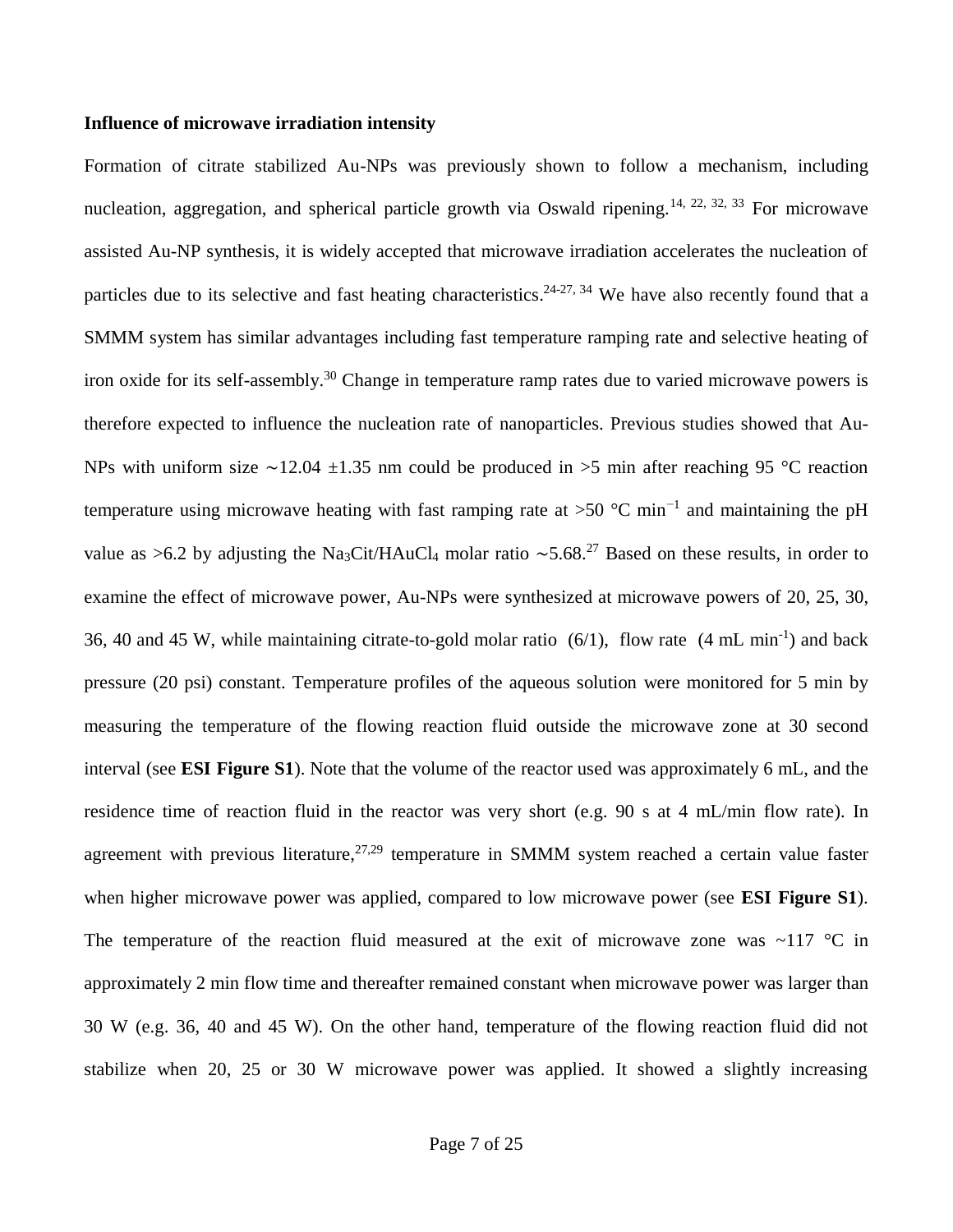temperature trend between 2 min and 5 min (see **ESI Figure S1**). Clearly visible, coloured aqueous solutions of Au-NPs with increasing colour intensity were obtained in the case of 25, 30, 36, 40 and 45 W applied microwave power while the solution for 20 W applied microwave power was almost colourless, probably due to inadequate heating at low microwave power. Therefore in following studies 20 W microwave power was not considered and the sample prepared at this condition was not analysed. All coloured solutions were initially characterised by UV-vis absorption spectroscopy. Characteristic surface plasmon resonance (SPR) peaks of the obtained Au-NPs confirm continuous Au-NPs formation under 25, 30, 36, 40 and 45 W applied microwave power (**Figure 1a**). Au-NPs synthesized at microwave power from 25 W to 45W display UV-vis absorption maxima positioned at approximately 560, 547, 542, 545 and 543 nm, respectively (**Figure 1a and c**). Furthermore, a weak shoulder is observed at *ca.*750 nm for Au-NPs synthesized under 25 W, that may probably be attributed to the presence of high aspect ratio (>2) Au-NPs observed in TEM images (**ESI Figure S2**). 34, 35 Typical TEM image of the Au-NPs synthesized under constant citrate-to-gold molar ratio of 6/1 and 4 mL min<sup>-1</sup> flow rate at 36 W is shown in **Figure 1b**. The high magnification HR-TEM image (inset of **Figure 1b**) proves Au-NPs (average aspect ratio of 1.37) with lattice spacing consistent with  $Au^0$  (111) have been synthesised by the system.<sup>36</sup>

Careful inspection of the absorption spectra of Au-NPs reveals that the maximum absorption ( $\lambda_{\text{max}}$ ) of Au-NPs synthesized at high microwave power (e.g. 45W) is blue-shifted compared to low microwave power (e.g. 25W) as shown in Figure 1c. For spherical Au-NPs, a blue-shift in  $\lambda_{\text{max}}$  is usually attributed to the formation of Au-NPs smaller in size.<sup>27, 37</sup> However, UV-vis spectroscopy alone is an inadequate technique for particle size and morphology analysis since the SPR of Au-NPs is highly morphology dependent, thus the use of alternative techniques such as electron microscopy is necessary to elucidate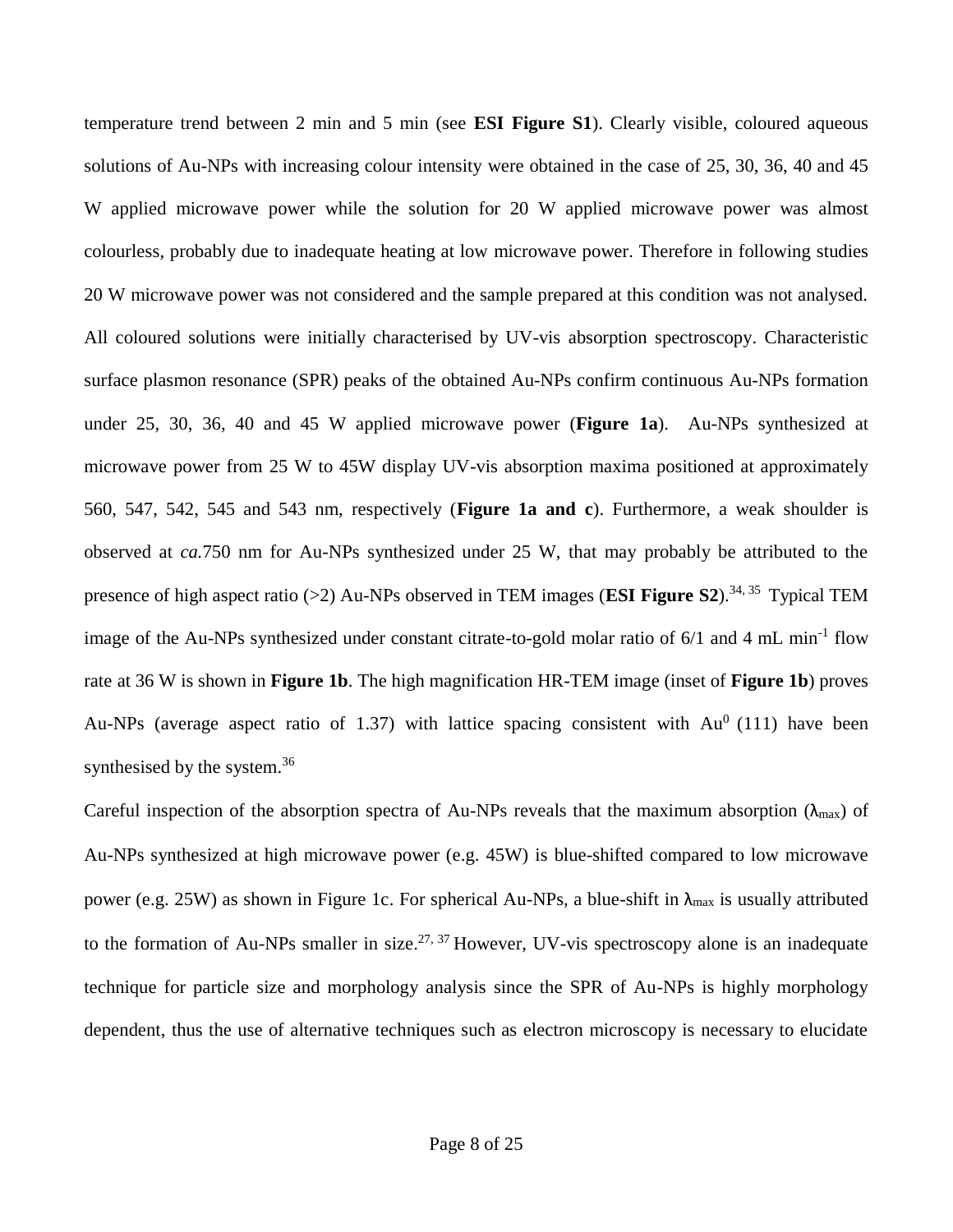the reason of the observed  $\lambda_{\text{max}}$  shift.<sup>9, 26, 27, 34, 35, 38</sup> Thus transmission electron microscopy (TEM) has been extensively used to observe the mean particle size and size distribution of Au-NPs.<sup>13, 15, 35</sup>



**Figure 1 a)** UV-vis spectra of the Au-NPs synthesised under the conditions given above. Inset: Enlarged UV-vis spectra of the Au-NPs synthesised. **b)** TEM images of the Au-NPs synthesized under constant citrate-to-gold molar ratio of 6/1 and 4 mL min-1 flow rateby applying microwave power of 36 W. Inset: High magnification HR-TEM image shows a selected non-spherical Au-NP (aspect ratio of 1.37) with lattice spacing  $(0.23 \text{ nm})$  consistent with Au<sup>0</sup> (111). **c**) Graph shows the wavelength of maximum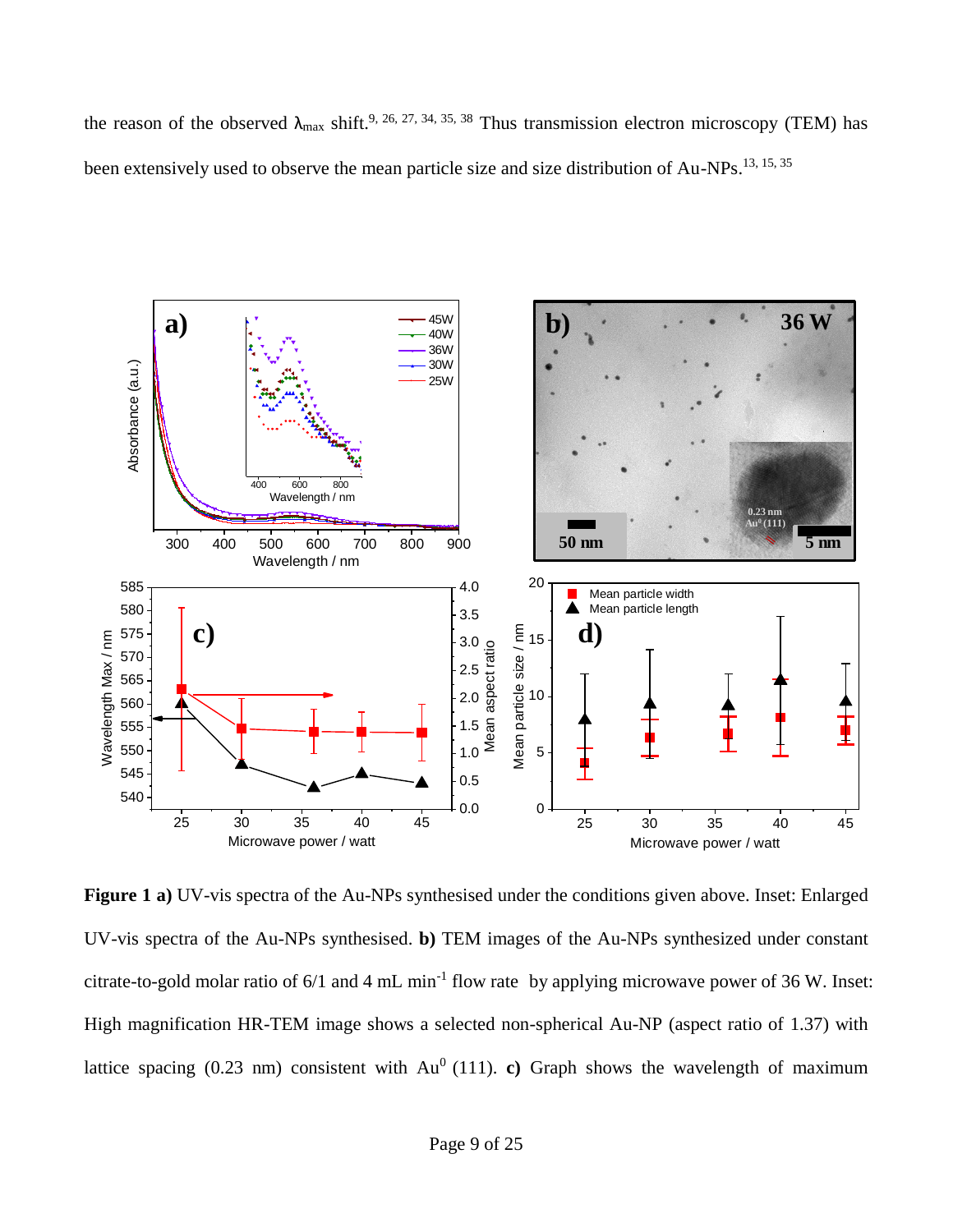absorption  $(\lambda_{max})$ , the mean aspect ratio and the standard deviations in aspect ratio of the Au-NPs synthesized by applying microwave power of 25, 30, 36, 40 and 45 W. **d)** Graph shows the mean particle length/width and the standard deviations in size of the Au-NPs synthesized by applying microwave power of 25, 30, 36, 40 and 45 W. Solid curves are intended to guide the eye.

TEM analysis of Au-NPs synthesized by the SMMM system shows the presence of a mixture of spherical and high-aspect ratio non-spherical Au-NPs, rather than commonly observed spherical Au-NPs formation via Turkevich method<sup>12, 22, 39-41</sup> (see **ESI Figure S2** for TEM images). Further particle size and morphology were analysed by using corresponding TEM of the individual samples obtained from at least six different regions of TEM grid. The mean particle length, the mean particle width and the mean aspect ratio of Au-NPs and their standard deviations were then statistically obtained (**Figure 1 c and d**),which is also summarized in ESI Table S2.

The maximum absorption  $(\lambda_{\text{max}})$  is blue shifted when 25W to 36W of microwave power is applied. Thereafter the changes become small when microwave power further increases, while there is slightly red shift when 40 W of microwave power was applied (**Figure 1c**). Interestingly, the change of  $\lambda_{\text{max}}$  is relatively well correlated to the change of aspect ratio of the prepared Au-NPs at 25, 30, 36 and 45 W (**Figure 1 b and c**). Furthermore, the ratio of sphere-like particles to elongated particles were counted and shown in **ESI Figure S3a**. Notably there is lower percentage of spherical Au-NPs (40.5%) prepared at 40 W which was derived using the amount of Au-NPs with aspect ratio smaller than  $\sim$ 1.2, compared to the Au-NPs prepared at 36 (41.8%) and 45 W (47.7%). In other words, there are more elongated particles when 40W was applied, which causes the small red shift in the  $\lambda_{\text{max}}$  and also explain the larger mean particle length/width.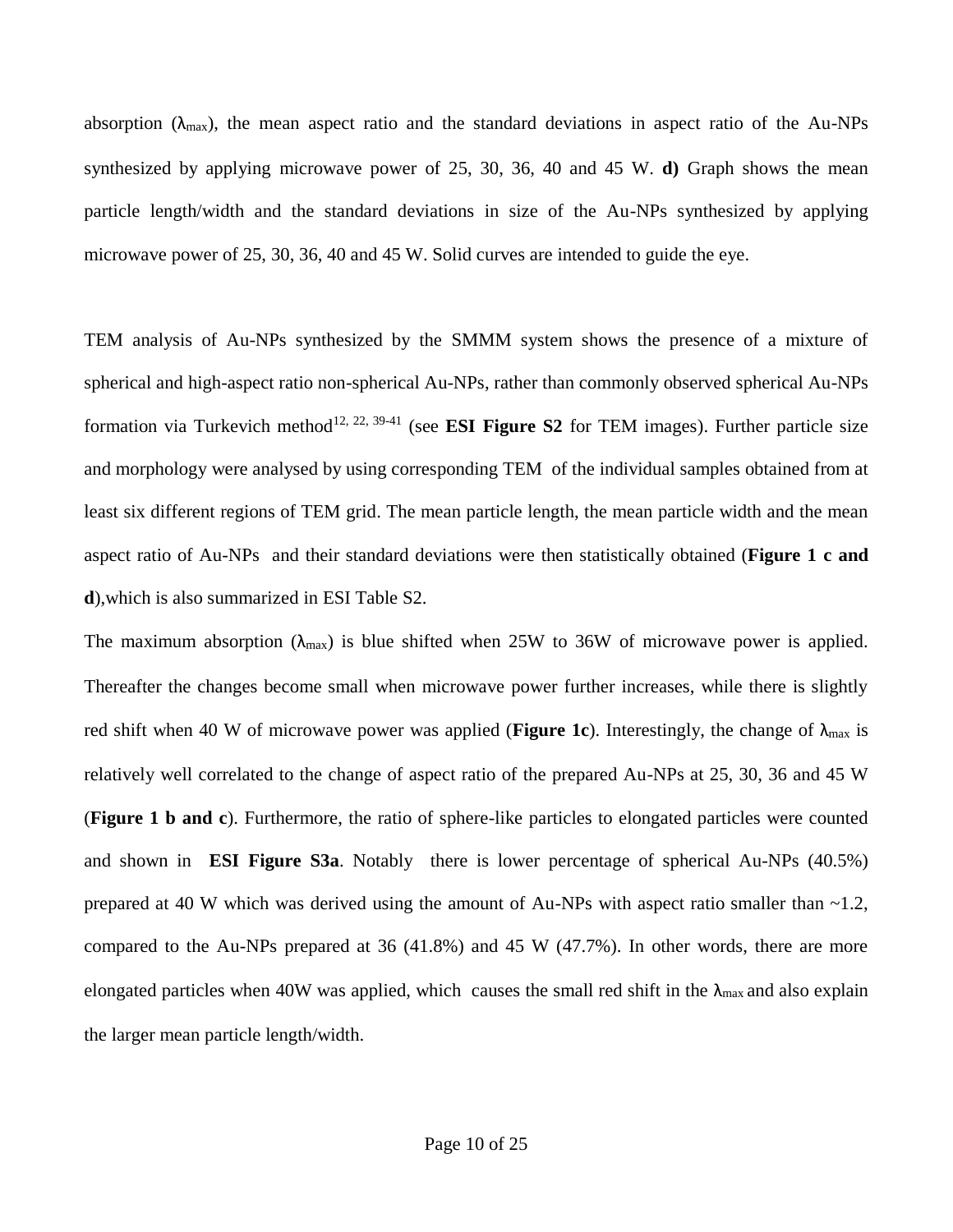Citrate stabilized spherical Au-NPs using conventional methods were previously reported by a few groups and, it was shown that the  $\lambda_{\text{max}}$  values of Au-NPs with particle size of 5-20 nm were in the range of 515-530 nm.<sup>15, 39</sup> In addition, microwave assisted batch synthesis of spherical Au-NPs with size distribution of  $12.04 \pm 1.35$  nm was reported, showing that smaller particles were produced at high microwave powers, attributed to higher supersaturation ratio of Au atoms in the solution at faster temperature ramp rates,<sup>27</sup> which might be the case when  $45W$  microwave power was applied in this study. For spherical Au-NPs (aspect ratio ~1), observed red shift in SPR peak position was generally attributed to change in the particle size or the variations in the refractive index of the surrounding medium of the nanoparticles.<sup>42</sup> In contrast to previously reported citrate stabilized spherical Au-NPs (aspect ratio  $\sim$ 1) with  $\lambda_{\text{max}}$  at *ca.* 515-530 nm,<sup>15, 27, 39</sup> the Au-NPs synthesized under 36, 40 and 45 W of microwave powers in a SMMM system show  $\lambda_{\text{max}}$  at *ca*. 542-545 nm although their size is below 10 nm (**ESI Table S2**).Therefore large λmax for Au-NPs produced in the SMMM system is attributed to the relatively large aspect ratios in the current study (**Figure 1c** and **ESI Table S2**).

#### **Influence of citrate-to-gold molar ratio ([Cit]/[Au])**

Given that the relatively high intensity UV-vis absorption of Au-NPs achieved at microwave power of 36 W indicated by its UV-vis intensity, Au-NPs were further synthesized continuously by varying [Cit]/[Au] in the range 1-60 at fixed microwave power of 36 W and 4 mL min<sup>-1</sup> flow rate. The temperature just outside the microwave zone increased to  $\sim$ 118-119 °C in approximately 2 min fluid flow for all [Cit]/[Au] ratios used (**ESI Figure S4**). Aqueous solutions of Au-NPs were collected after the outside temperature remained at  $\sim$ 118-119 °C (after 2 min). Au-nanowire-like structures with polygonal heads (width  $\times$  length:  $\sim$ 10  $\times$   $\geq$ 200 nm) were obtained in a short time (2 min) when [Cit]/[Au] of 1/1 is used (Figure 2), probably due to preferential adsorption of AuCl<sub>4</sub> on the surface of the initially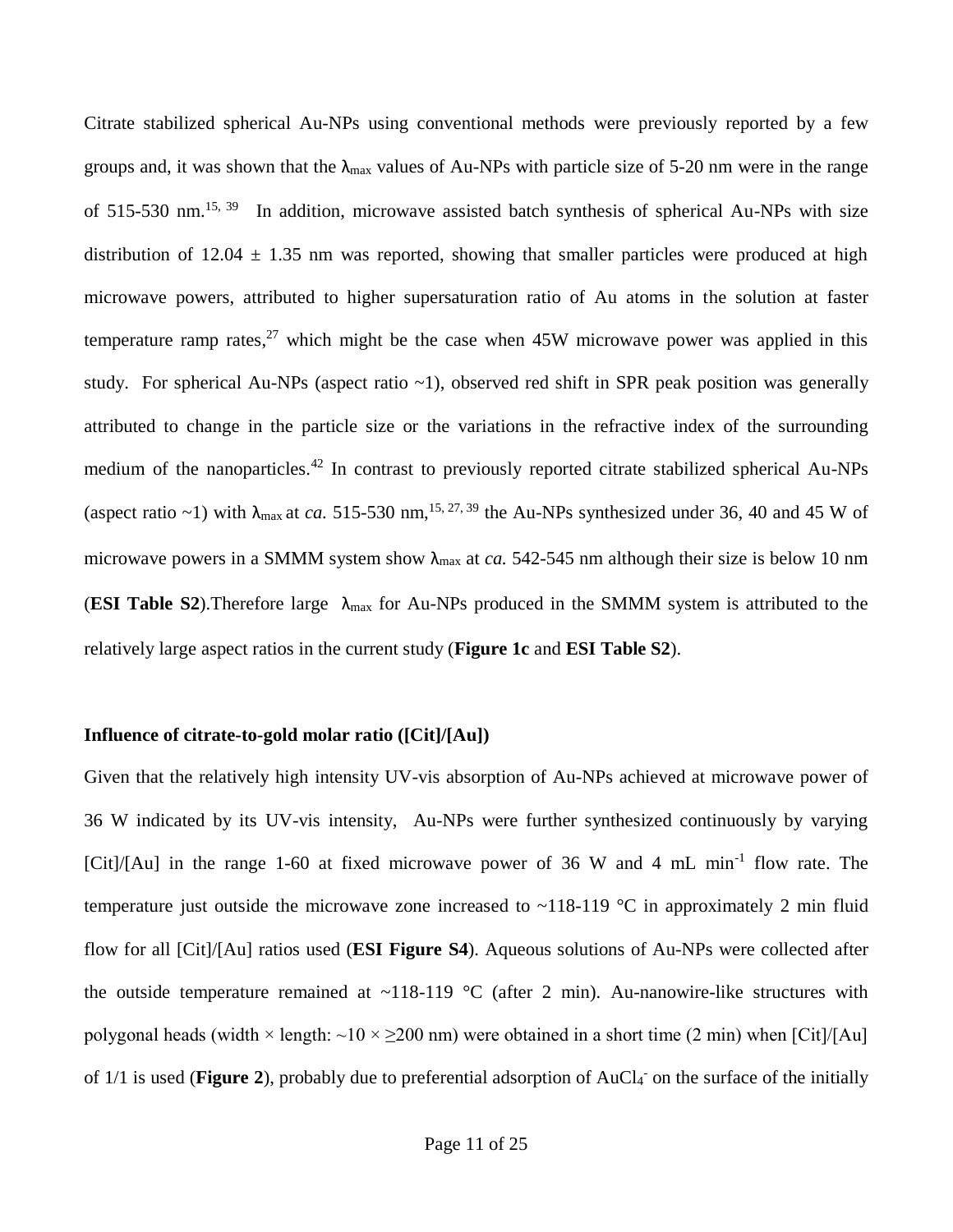formed thermodynamically unstable gold nanoparticles. This process is favourable when the stabiliser citrate ions are not enough to fully cover their surface.

<sup>33</sup> Similar gold nanowire formation at 80  $^{\circ}$ C in 30 min was observed in a batch reactor by citrate reduction of AuCl<sub>4</sub> with a low concentration of citrate<sup>33</sup> although it has recently been reported that no particles longer that 25 nm have been observed during Au-NPs synthesis using the Turkevich method.<sup>22</sup>



**Figure 2** Typical TEM images of the Au-NPs synthesized under constant microwave power of 36 W, 4 mL min<sup>-1</sup> flow rate by using citrate-to-gold molar ratios of  $1, 2, 3, 4, 6, 10, 20, 40$  and 60.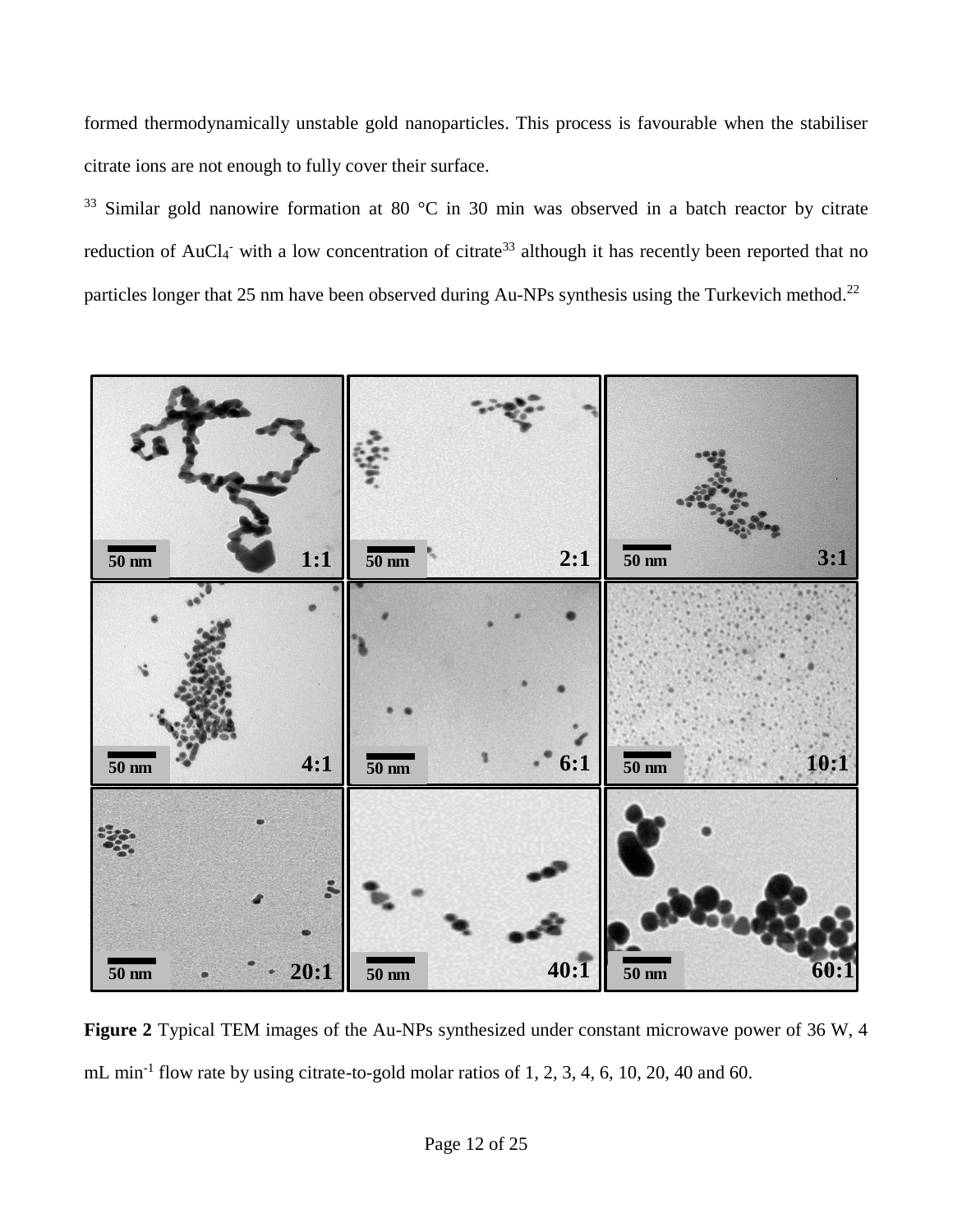

Page 13 of 25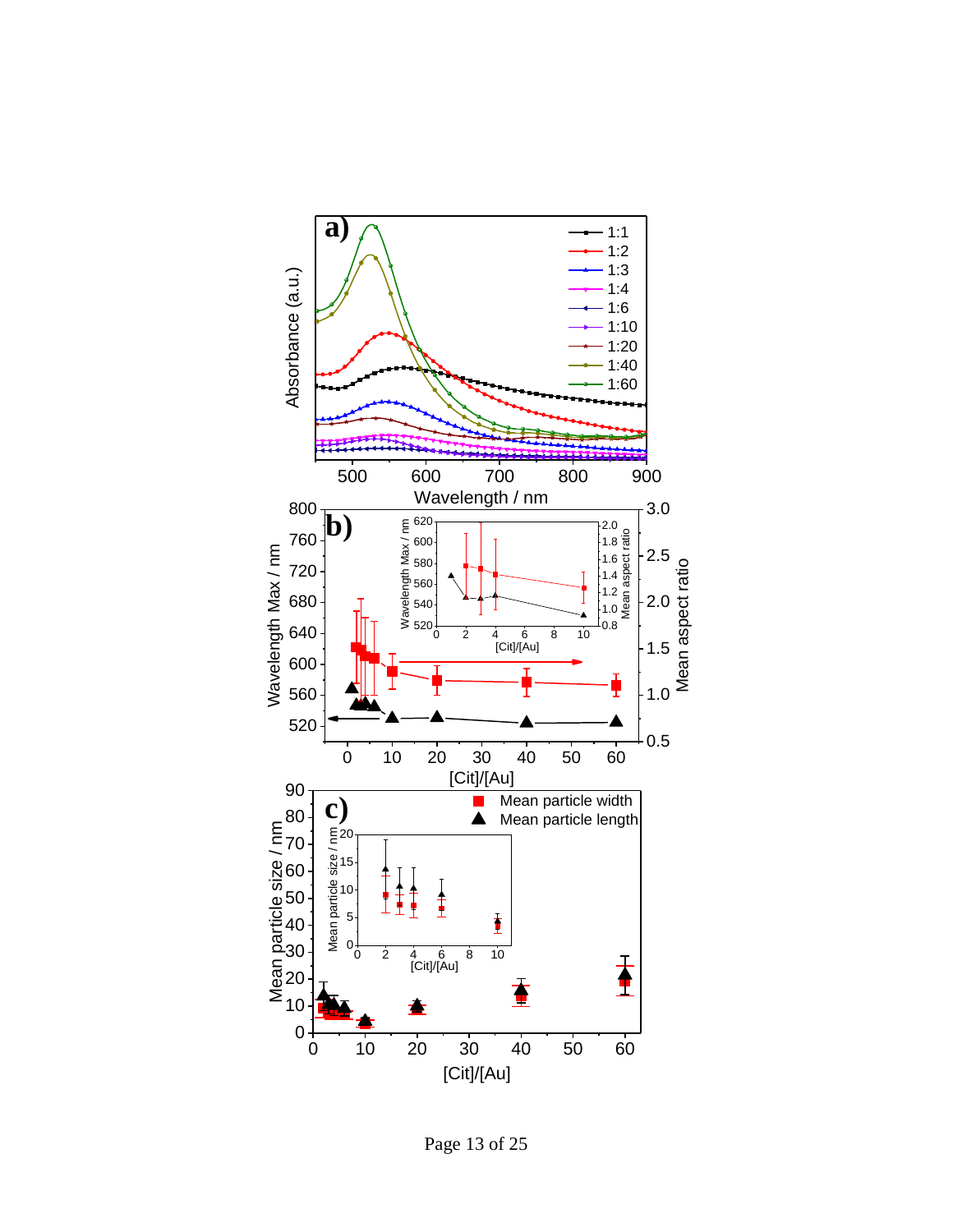**Figure 3 a**) UV-vis spectra of the Au-NPs synthesized under constant microwave power of 36 W, 4 mL min<sup>-1</sup> flow rate and 20 psi back pressure by using citrate-to-gold molar ratios of 1, 2, 3, 4, 6, 10, 20, 40 and 60. **b**) Graph shows the wavelength of maximum absorption  $(\lambda_{\text{max}})$  and the mean aspect ratio and the standard deviations in aspect ratio of the Au-NPs synthesized by using [Cit]/[ Au] of 2, 3, 4, 6, 10, 20, 40 and 60. Note that, for [Cit]/[ Au] of 1/1, only  $\lambda_{\text{max}}$  absorption was presented since aspect ratio of gold-nanowires was not calculated. Inset shows the region from [Cit]/[ Au] of 2 to 10. **c**) Graph shows the mean particle length/width and the standard deviations in size of the Au-NPs synthesized by using  $[Cit]/[Au]$  of 2, 3, 4, 6, 10, 20, 40 and 60. Note that there is no data point for  $[Cit]/[Au]$  of 1/1. Inset shows the region from  $\left[$ Cit $\right]$ / $\left[$  Au $\right]$  of 2 to 10. Solid curves are intended to guide the eye.

After the TEM observation, UV-vis analysis of produced Au-NPs were carried out. It shows  $\lambda_{\text{max}}$  at *ca*. 547, 546, 549, 545, 530, 531, 524 and 525 nm for [Cit]/[Au] ratios of 2, 3, 4, 6, 10, 20, 40 and 60, respectively (**Figure 3 a** and **b**). Consistent with the literature,  $35, 43$  as-synthesized Au-nanowires using [Cit]/[Au] of 1/1 show a broad UV-vis absorption band ( $\lambda_{\text{max}}$ ~568 nm) with a long tail in near IR region, characteristic of Au-nanowires (**Figure 3 a** and **b**). It is known that high aspect ratio elongated Au-NPs possess both SPR band positioned at ca. 520 nm (so-called transverse band), characteristic of spherical Au-NPs, and another absorption band, so-called longitudinal band, at relatively longer wavelengths owing to the plasmon oscillation of electrons along the long axis of the elongated Au-NPs.<sup>35, 42</sup> These bands are clearly separated from each other for the high aspect ratio well-defined Au-NPs. In addition, they may significantly get closer in some circumstances and may appear as a broadened single band for the low aspect ratio (or spherical) Au-NPs.<sup>35</sup> However, in our study formed gold nanowires show a board peak observed from 500 nm to 900 nm with a significantly flattened absorption pattern after 800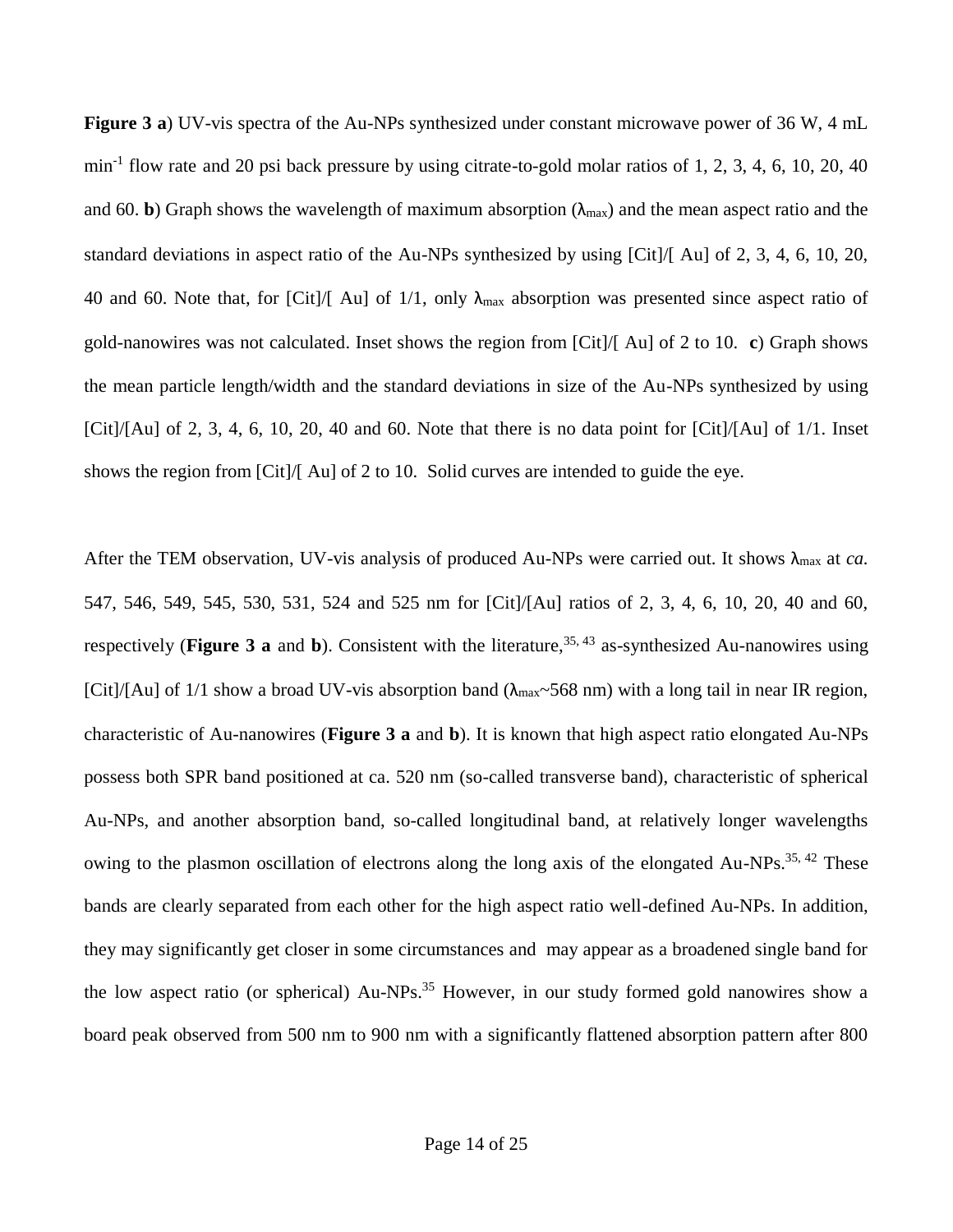nm. Consistent with the previous report, this broad profile may be attributed to the superposition of the longitudinal resonance of gold nanowires with varying lengths at this wavelength range.<sup>33</sup>

The statistically derived mean particle size of the produced Au-NPs decreases when [Cit]/[Au] ratios increase from 2/1 to 10/1 and reaches its minimum at the ratio of 10/1 (**Figure 3c**). After that, the mean particle size of the produced Au-NPs shows an increasing trend. Thus the smallest (mean particle length=4.3 nm; mean particle width=3.5 nm) and the largest (mean particle length=21.5 nm; mean particle width=19.4 nm) Au-NPs are produced when [Cit]/[Au]s of 10/1 and 60/1 are used, respectively (see **ESI Table S3**), which is agreement with Au NPs prepared in a batch reactor by conventional heating <sup>14, 44</sup> Furthermore, a clear dependency of particle size of produced Au-NPs on citrate ratio was observed at constant HAuCl4 precursor concentration (0.25 mM) in the SMMM system. In other words, the concentration of citrate has non-monotonic effect on the final size of the produced Au-NPs, as reported by Kumar *et al.*<sup>45</sup> and Polte *et al.*<sup>22</sup>. It is proposed that the change in particle size with citrate concentration is probably due to the capping effect of the citrate ions.<sup>27</sup> More citrate ions, better capping effect, leading to smaller particles. Further increasing citrate ions concentration, reduction of gold precursor is dominated which potentially may accelerate particle growth. The detailed reason is currently underway.

One can observe there is a correlation between the particle size and  $\lambda_{\text{max}}$  absorption (**Figure 3b** and **c**). The mean aspect ratio of the produced Au-NPs shows a decreasing trend when [Cit]/[Au] ratios increase from 2/1 to 20/1. Thereafter, it remains relatively unchanged. Again a correlation between the particle aspect ratio and  $\lambda_{\text{max}}$  absorption is observed, the higher the aspect ratio the larger the  $\lambda_{\text{max}}$ , (**Figure 3b**). In particular, this correlation is observed when two materials prepared under different condition but with similar mean particle lengths. For instance, the Au NPs prepared at [Cit]/[Au] ratios of 4/1 and 20/1 show mean particle length of 10.3 and 9.9 nm. (see **ESI Table S3**). Although the mean particle lengths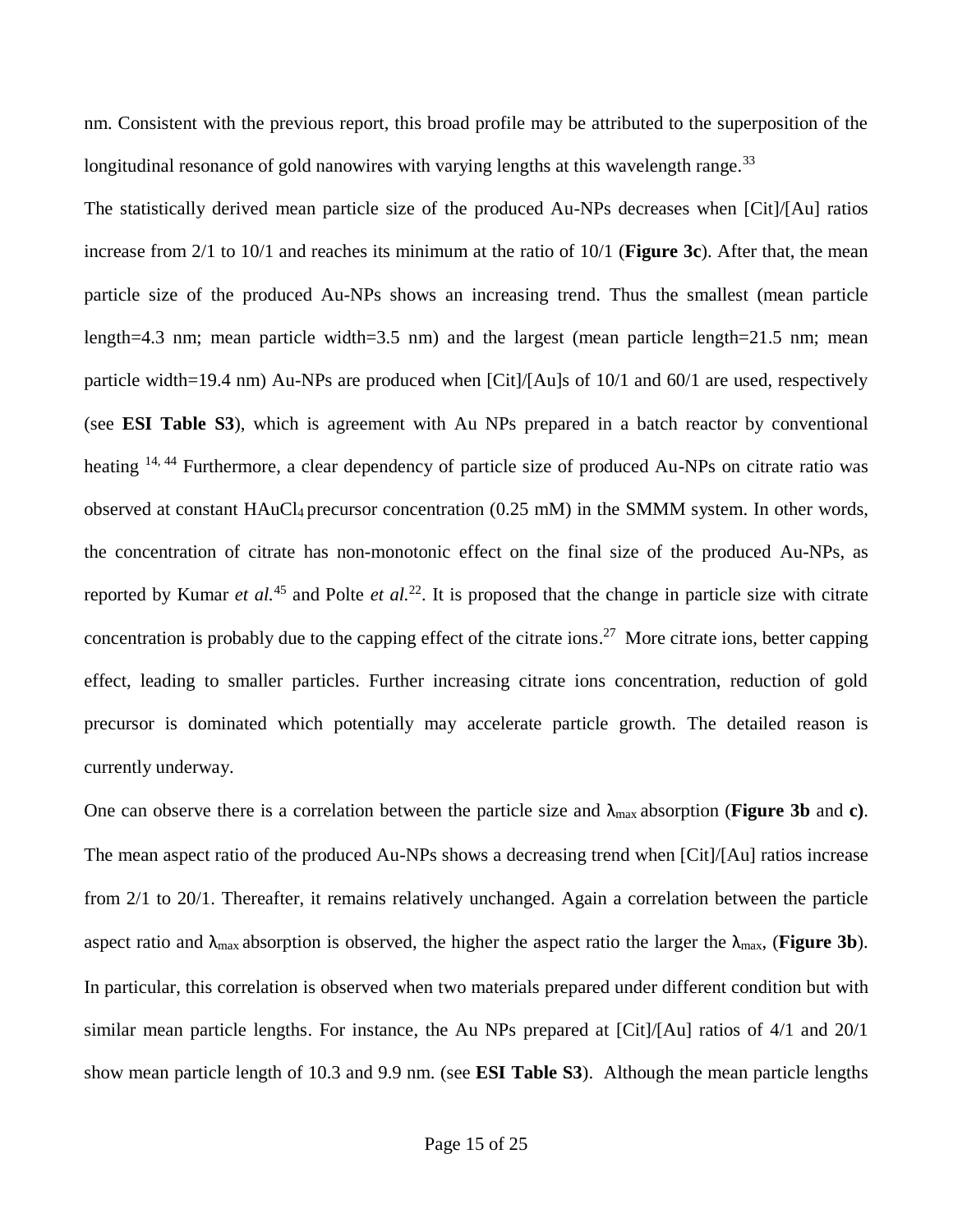are comparable, their  $\lambda_{\text{max}}$  absorptions are observed at 549 and 531 nm, respectively, corresponding to mean aspect ratio of 1.42 and 1.16 (**Figure 3b**). Therefore we would like to propose that the aspect ratio dominates to some extend to the  $\lambda_{\text{max}}$  absorption of the Au-NPs synthesized by the SMMM system. A previous study showed the effect of the Au-NPs geometry on the localized surface plasmons (LSPs) theoretically and experimentally. By comparing large oblate, prolate and ellipsoid shaped Au-NPs (>50 nm)<sup>46</sup> the study indicated that the LSPs were highly sensitive to change in the dimensions of ellipsoid particles, suggesting a correlation between the aspect ratio and the  $\lambda_{\text{max}}$  absorption of the Au-NPs. It was also reported that the overlapped particles (or junctions), so-called hot-spots occurring between a pair of adjacent nanoparticles, could result in highly intense and localized electromagnetic fields upon excitation by incident light of the appropriate polarization. The region of the overlap between particles or the distance between two adjacent nanoparticles was responsible for the shift of the SPR peak.<sup>47-51</sup> In agreement with these studies, close inspections on HRTEM images of the Au-NPs produced by the SMMM system clearly reveal the formation of interconnected particles (**see ESI Figure 5**). The interconnection would alter the size of the resulting Au-NPs, which is probably responsible for increasing of the aspect ratio and the observed red-shift in the  $\lambda_{\text{max}}$  absorption of the Au-NPs. It is also worth mentioning that the produced largest Au-NPs produced  $(21.5\pm7.1 \text{ nm}/19.4\pm5.6 \text{ nm})$  length/width) prepared using [Cit]/[Au] ratios of 60/1 show relatively blue-shifted  $\lambda_{\text{max}}$  absorption compared to Au-NPs produced using other [Cit]/[Au] ratios, again likely due to the amount of the highest percentage of Au-NPs with aspect ratio smaller than ~1.2, which is 90% (see **ESI Table S3** and **Figure S3b**).

#### **Influence of flow rate**

Furthermore we studied the influence of reactant flow rates on the produced Au-NPs when other reaction parameters (reactor volume 6 mL, microwave power 36 W and applied back pressure 20 psi)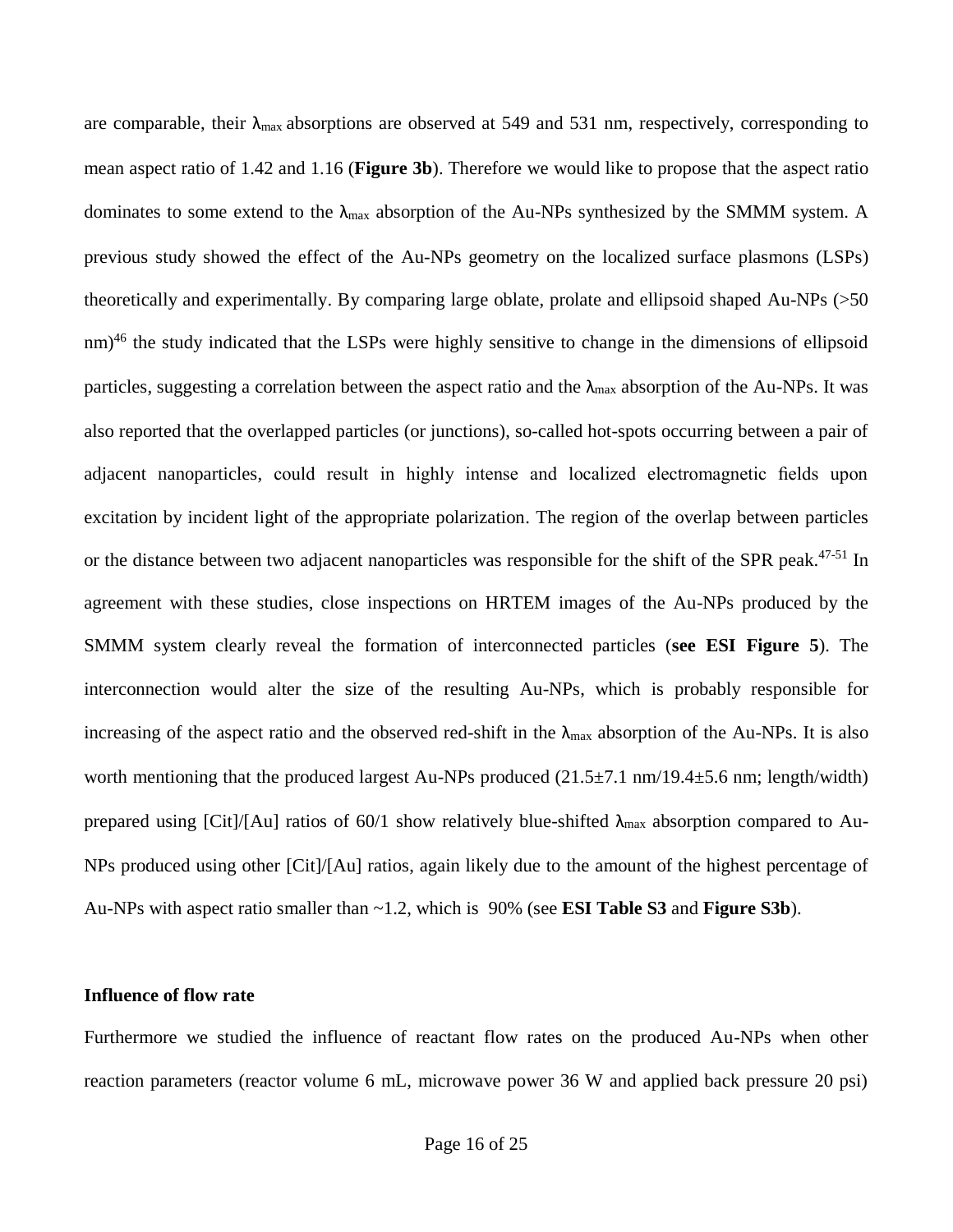were kept constant. The citrate-to-gold ratio of 60/1 was used since it produced Au-NPs with the highest UV-vis absorption intensity at 525 nm (see **Figure 3a**), and the reaction was carried out at flow rates of 4, 7 and 10 mL min<sup>-1</sup>. 4 mL min<sup>-1</sup> flow rate was found as the reliable flow rate in the current configuration (see **ESI Figure S6a-d**). A clear red solution confirming Au-NP formation was obtained at flow rate of 4 mL min<sup>-1</sup>, compared to 7 and 10 mL min<sup>-1</sup> which yielded a cloudy grey solution (see photographs in **Figure S6a-c**). TEM image of the red solution displays Au-NPs with mean length/width size of 21.5±7.1 nm/19.4±5.6 nm (**Figure S6a**). In contrast, TEM analysis of the solutions obtained at flow rate of 7 and 10 mL min<sup>-1</sup> shows a mixture of Au-NPs formed of spherical, high aspect ratio and rod-like particles (**Figure S6b** and **6c**). Electron microscopy results reveal that flow rate is critical to produce Au-NPs with well-defined morphology under given experimental conditions. Complementary UV-vis spectroscopy further supports the formation of Au-NPs at 4 mL min-1 flow rate, showing a strong SPR band at 524 nm, compared to a weak one at 575 nm for 7 mL min-1 flow rate (**Figure S6d**). However, no clearly visible SPR band is observed in the enlarged UV-vis spectrum (**Figure S6d**) for 10 mL min-1 flow rate although TEM analysis showed some particles' formation (**Figure S6c**), probably due to very low concentration of Au-NP at such a short reaction time.

#### **Reproducibility of synthesis**

Reproducibility of the SMMM system was tested by repeating the fabrication of Au-NPs three times under microwave power of 36 W, 4 mL min<sup>-1</sup> flow rate and 20 psi back pressure by using citrate-to-gold molar ratios of 6/1. Au-NPs were characterized by both UV-vis spectroscopy and TEM. In all repeated experiments UV-vis analysis of produced particles shows absorption maxima at *ca.* 542 nm (**Figure 4a**) and, TEM analysis indicates Au-NPs with particle size distribution of  $\sim$ 10 nm (length) and  $\sim$ 7 nm (width) (**Figure 4b-c**), confirming that the novel synthesis method is reproducible and capable of producing Au-NPs with similar size distributions, which is extremely important for nanomaterial manufacturing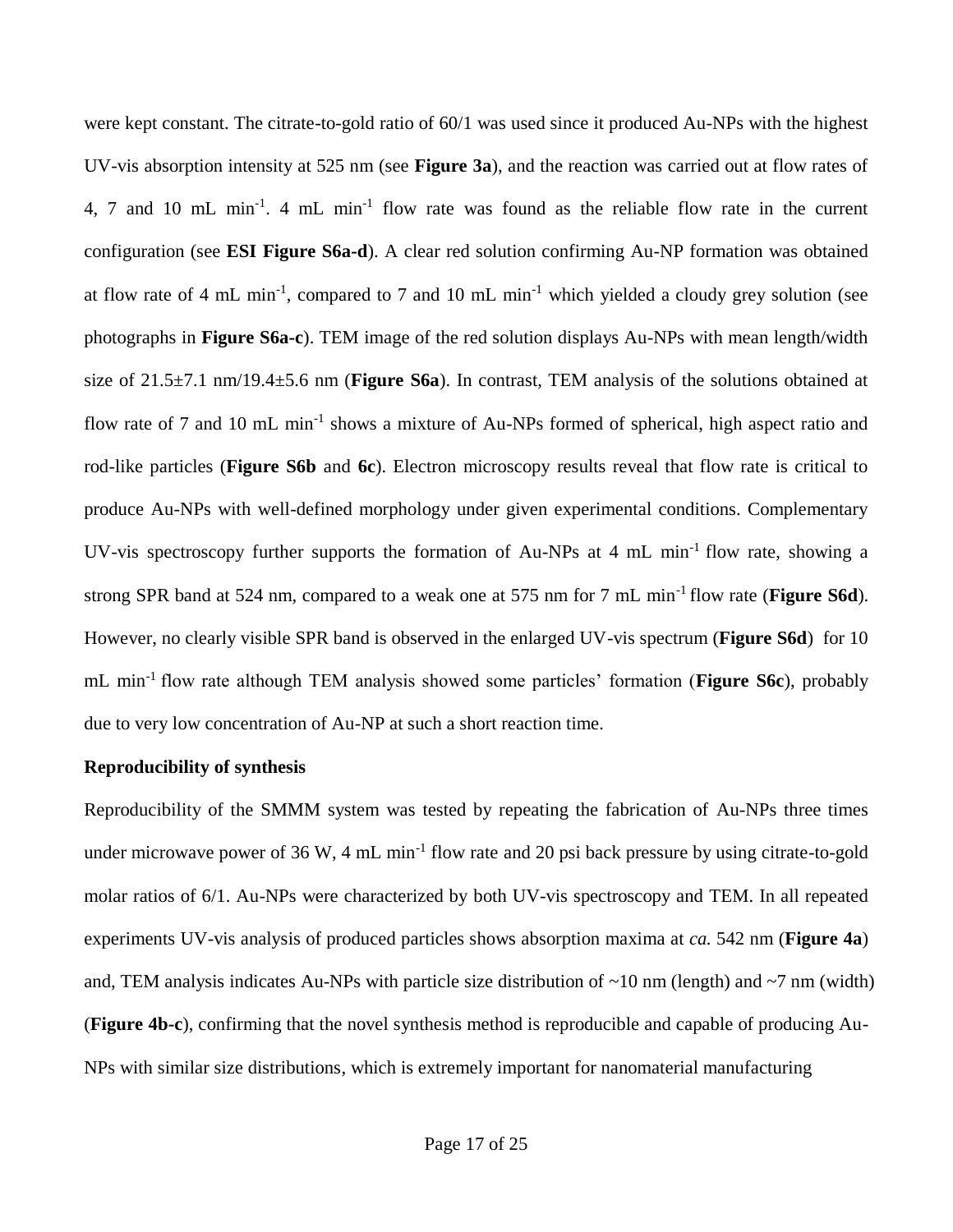

**Figure 4 a**) UV-vis spectra of the Au-NPs synthesized under constant microwave power of 36 W, 4 mL min-1 flow rate by using citrate-to-gold molar ratios of 6/1. **b**) TEM images of Au-NPs produced by two different repeat experiments (R1 and R2) under the same experimental conditions and **c)** the particle size distribution of the produced Au-NPs.

On the other hand, Au-NPs prepared by conventional heating at 100 °C under identical experimental conditions (citrate-to-gold ratio of  $6/1$ , 4 mL min<sup>-1</sup>) show mean length/width size of 48.7 ( $\pm 18.6$ ) nm/35.9 ( $\pm 10.1$ ) nm, suggesting the superiority of microwave assisted fast nucleation in a flow system over conventional heating (**Figure 5**).

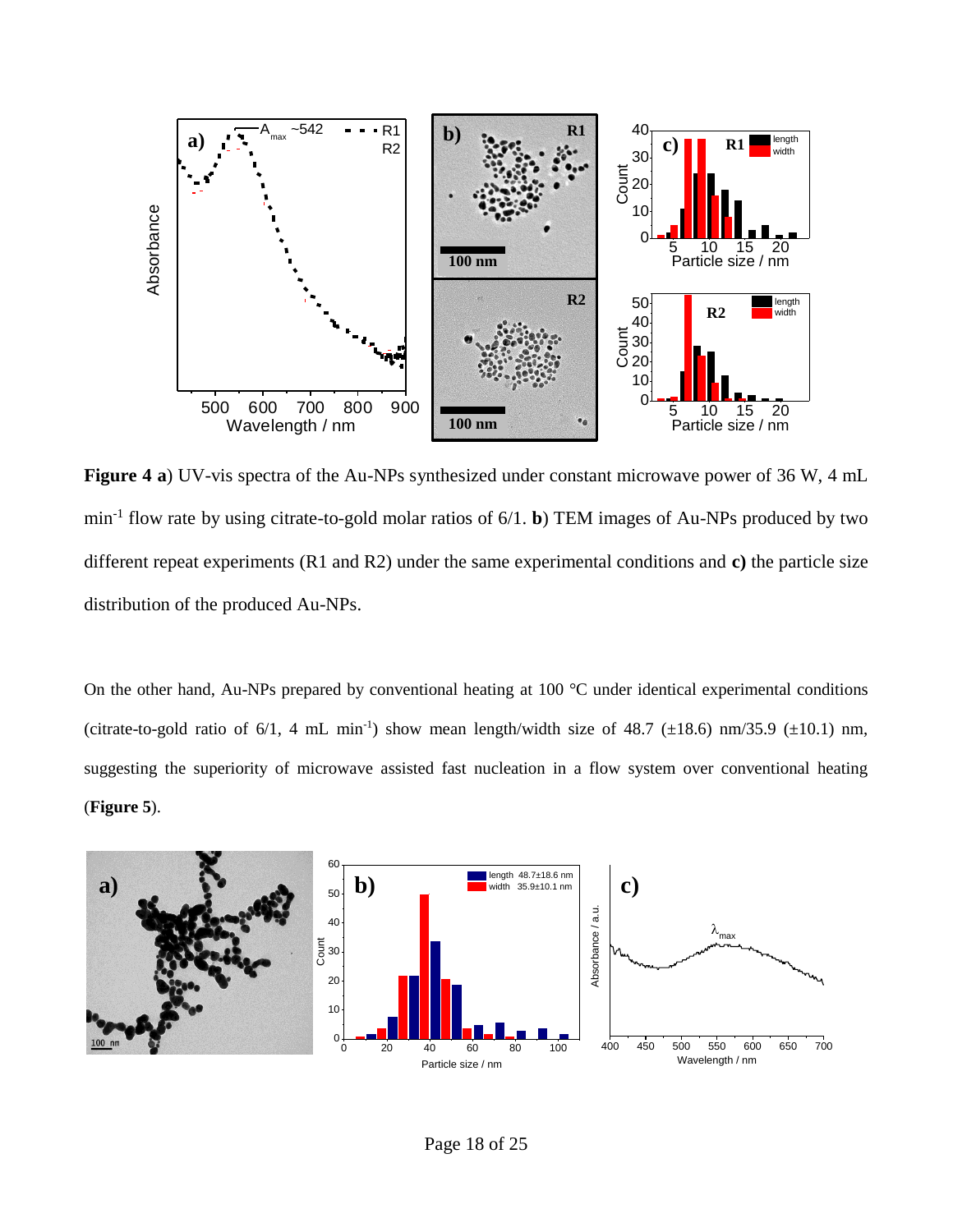**Figure 5 a)** TEM images of the Au-NPs synthesized at constant citrate-to-gold molar ratio of 6/1, 4 mL min<sup>-1</sup> flow rate and 20 psi back pressure by *conventional heating* at 100 °C. **b)** The particle size distribution of the produced Au-NPs. **c)** UV-spectrum of the produced Au-NPs. λmax is observed at *ca.* 550 nm.

#### **Conclusion**

For the first time, a combining single mode microwave irradiation and microflow system (SMMM) has successfully been used to synthesize Au-NPs with controlled particle size (mean particle width  $\times$  length in the range of  $\sim$ 4  $\times$  8 nm and  $\sim$ 8  $\times$  12 nm) and mean aspect ratio (between  $\sim$ 1.4 and 2.2) with just 90 s reaction time. Au-nanowire-like structure with polygonal heads (width  $\times$  length:  $\sim$ 10  $\times$   $\geq$ 200 nm) is produced at the citrate-to-gold ratio of 1/1. Increasing the citrate-to-gold ratio from 2/1 to 10/1 leads to a decrease in particle size, however further increase from 10/1 to 60/1 results in an increase in particle size which is likely due to dual function of citrate ions. Interestingly, Au-NPs smaller than 15 nm with relatively higher mean aspect ratios  $(\geq -1.4)$  show red-shifted SPR peaks ( $>540$  nm) compared to those  $\approx$  1.530 nm) previously reported with similar particle size of Au-NPs but mean aspect ratios closer to  $\sim$  1, suggesting the strong dependency of SPR peak on the aspect ratio of produced Au-NPs, which is further witnessed by the correlation of the maximum absorption  $(\lambda_{max})$  with aspect ratio achieved in three different conditions, changing microwave power, precursor ratios and flow rates. It is also proposed that the change in the particle aspect ratio is related to the formation of particle-particle junctions (observed by HRTEM), which is expected to have an influence on both the particle size and the aspect ratio. In addition, the novel synthesis approach has been proved reliable and reproducible.

In brief, the developed SMMM system combining the advantages of both single mode microwave heating and flow chemistry allows to control the reaction variables (*e.g.* heat, temperature, cooling, reactant concentration, time, reaction volume *etc.*) immediately and effectively during the course of the reaction, resulting into much smaller particle size and size distribution and at the same time benefiting from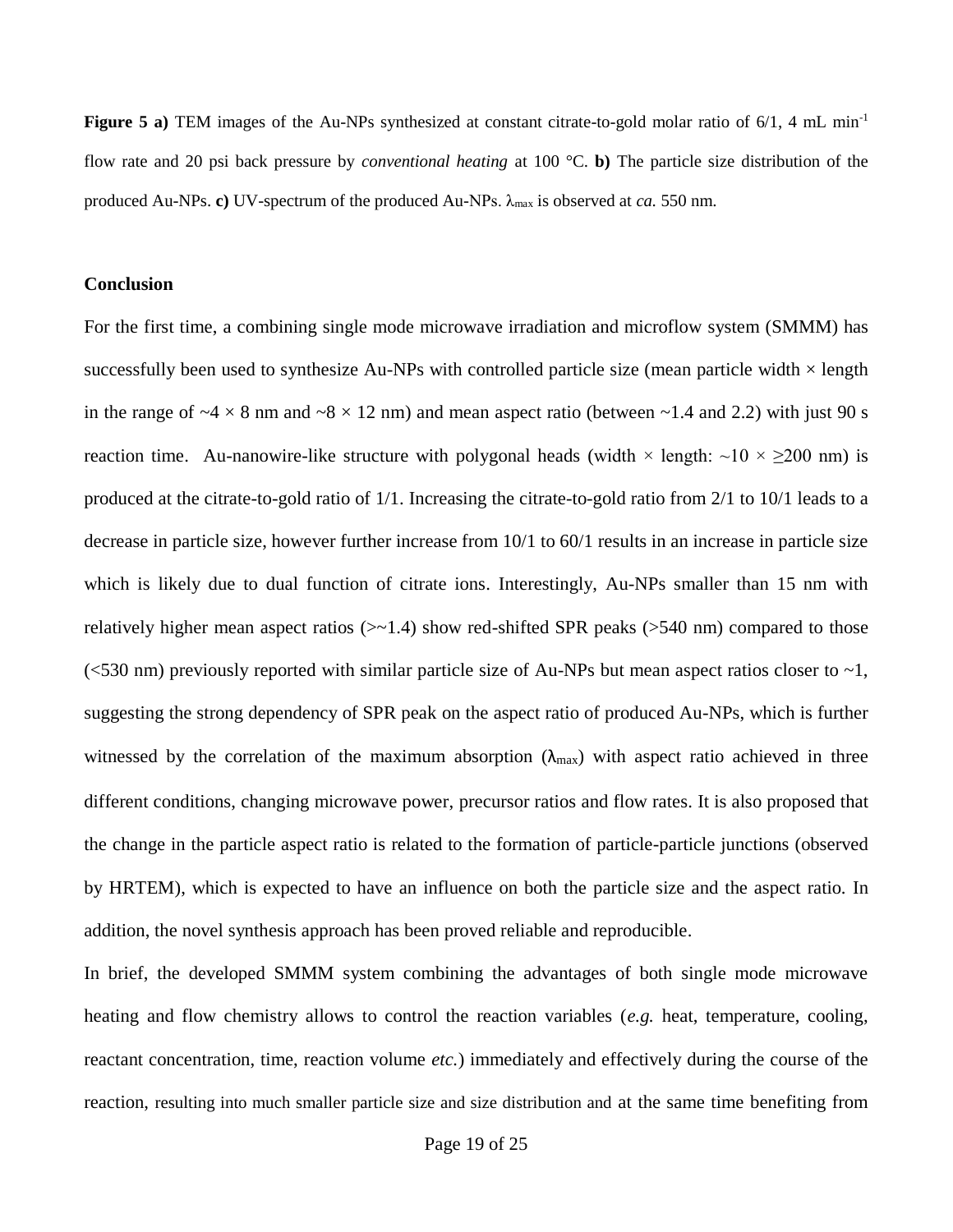fast and high throughput synthesis with good reproducibility between runs. It has also a strong potential to continuously fabricate metal and metal oxide nanoparticles in an economical manner.

#### **Supporting Information**

Fluid temperatures outside the microwave heating zone, tables of mean particle length and width and mean aspect ratio of the produced Au-NPs by using different microwave powers or citrate-to-gold molar ratios, TEM images of these particles synthesized at different microwave powers or flow rates, and UV-vis spectra of the Au-NPs synthesized at varying fluid flow rates.

#### **Acknowledgements**

All authors acknowledge the Leverhulme Trust (RPG-2012-582) for financial support.

#### **References**

1. Huang, X.; Jain, P. K.; El-Sayed, I. H.; El-Sayed, M. A., Gold nanoparticles: interesting optical properties and recent applications in cancer diagnostics and therapy. *Nanomedicine* **2007,** 2, (5), 681- 693.

2. D. Howes, P.; Rana, S.; M. Stevens, M., Plasmonic nanomaterials for biodiagnostics. *Chemical Society Reviews* **2014,** 43, (11), 3835-3853.

3. Turkevich, J.; Stevenson, P. C.; Hillier, J., A study of the nucleation and growth processes in the synthesis of colloidal gold. *Discussions of the Faraday Society* **1951,** 11, (0), 55-75.

4. Sebastian Cabeza, V.; Kuhn, S.; Kulkarni, A. A.; Jensen, K. F., Size-Controlled Flow Synthesis of Gold Nanoparticles Using a Segmented Flow Microfluidic Platform. *Langmuir* **2012,** 28, (17), 7007- 7013.

5. Polte, J.; Herder, M.; Erler, R.; Rolf, S.; Fischer, A.; Wurth, C.; Thunemann, A. F.; Kraehnert, R.; Emmerling, F., Mechanistic insights into seeded growth processes of gold nanoparticles. *Nanoscale*  **2010,** 2, (11), 2463-2469.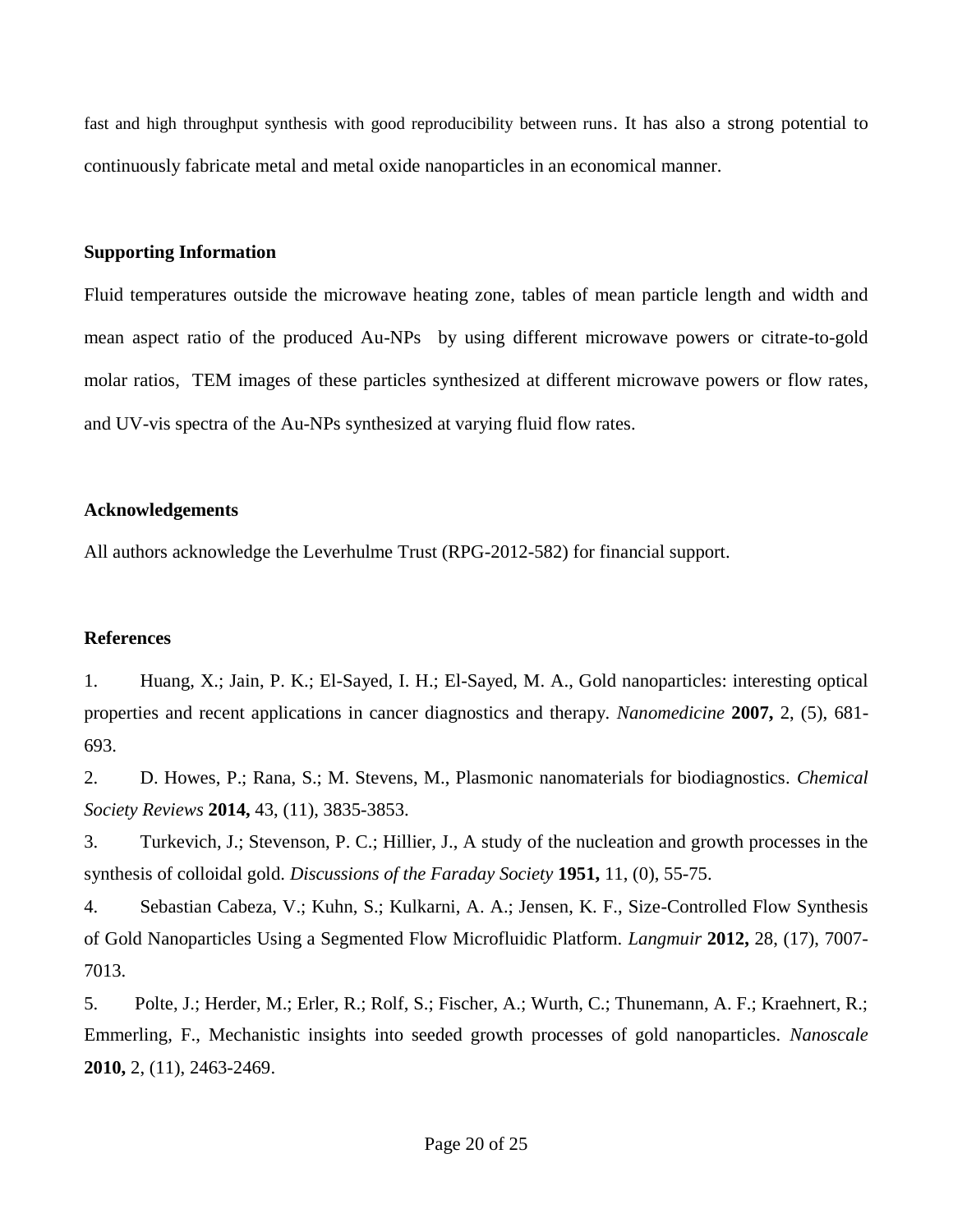6. Polte, J.; Ahner, T. T.; Delissen, F.; Sokolov, S.; Emmerling, F.; Thünemann, A. F.; Kraehnert, R., Mechanism of Gold Nanoparticle Formation in the Classical Citrate Synthesis Method Derived from Coupled In Situ XANES and SAXS Evaluation. *Journal of the American Chemical Society* **2010,** 132, (4), 1296-1301.

7. Baghbanzadeh, M.; Carbone, L.; Cozzoli, P. D.; Kappe, C. O., Microwave-Assisted Synthesis of Colloidal Inorganic Nanocrystals. *Angewandte Chemie International Edition* **2011,** 50, (48), 11312- 11359.

8. Bilecka, I.; Niederberger, M., Microwave chemistry for inorganic nanomaterials synthesis. *Nanoscale* **2010,** 2, (8), 1358-1374.

9. Zhu, Y.-J.; Chen, F., Microwave-Assisted Preparation of Inorganic Nanostructures in Liquid Phase. *Chemical Reviews* **2014,** 114, (12), 6462-6555.

10. Turkevich, J.; Stevenson, P. C.; Hillier, J., The Formation of Colloidal Gold. *The Journal of Physical Chemistry* **1953,** 57, (7), 670-673.

11. Ojea-Jiménez, I.; Bastús, N. G.; Puntes, V., Influence of the Sequence of the Reagents Addition in the Citrate-Mediated Synthesis of Gold Nanoparticles. *The Journal of Physical Chemistry C* **2011,** 115, (32), 15752-15757.

12. Sivaraman, S. K.; Kumar, S.; Santhanam, V., Monodisperse sub-10 & #xa0; nm gold nanoparticles by reversing the order of addition in Turkevich method – The role of chloroauric acid. *Journal of Colloid and Interface Science* **2011,** 361, (2), 543-547.

13. Ftouni, J.; Penhoat, M.; Addad, A.; Payen, E.; Rolando, C.; Girardon, J.-S., Highly controlled synthesis of nanometric gold particles by citrate reduction using the short mixing, heating and quenching times achievable in a microfluidic device. *Nanoscale* **2012,** 4, (15), 4450-4454.

14. Ji, X.; Song, X.; Li, J.; Bai, Y.; Yang, W.; Peng, X., Size control of gold nanocrystals in citrate reduction: The third role of citrate. *J Am Chem Soc* **2007,** 129, 13939.

15. Li, C.; Li, D.; Wan, G.; Xu, J.; Hou, W., Facile synthesis of concentrated gold nanoparticles with low size-distribution in water: temperature and pH controls. *Nanoscale Research Letters* **2011,** 6, (1), 440.

16. Ngo, V. K. T.; Nguyen, H. P. U.; Huynh, T. P.; Tran, N. N. P.; Lam, Q. V.; Huynh, T. D., Preparation of gold nanoparticles by microwave heating and application of spectroscopy to study conjugate of gold nanoparticles with antibody E. coli O157:H7. *Advances in Natural Sciences: Nanoscience and Nanotechnology* **2015,** 6, (3), 035015.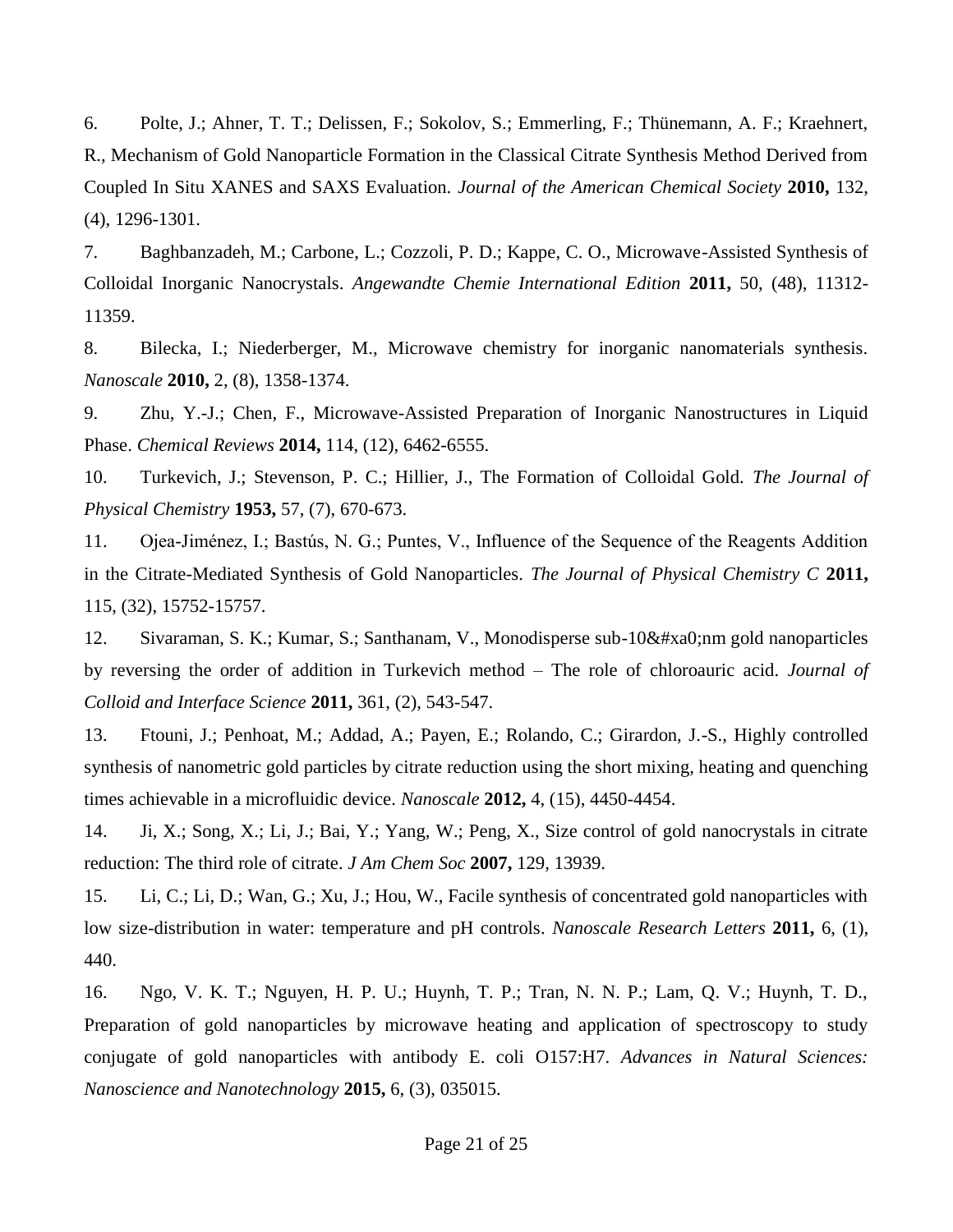17. Nguyen, D.; Kim, D.; So, M.; Kim, K., Experimental measurements of gold nanoparticle nucleation and growth by citrate reduction of HAuCl4. *Adv Powder Technol* **2010,** 21, 111.

18. Volkert, A.; Subramaniam, V.; Haes, A., Implications of citrate concentration during the seeded growth synthesis of gold nanoparticles. *Chem Commun* **2011,** 47, 478.

19. Ojea-Jimenez, I.; Romero, F.; Bastus, N.; Puntes, V., Small Gold Nanoparticles Synthesized with Sodium Citrate and Heavy Water: Insights into the Reaction Mechanism. *J Phys Chem C* **2010,** 114, 1800.

20. Piella, J.; Bastús, N. G.; Puntes, V., Size-Controlled Synthesis of Sub-10-nanometer Citrate-Stabilized Gold Nanoparticles and Related Optical Properties. *Chemistry of Materials* **2016,** 28, (4), 1066-1075.

21. Abou-Hassan, A.; Sandre, O.; Cabuil, V., Microfluidics in Inorganic Chemistry. *Angewandte Chemie International Edition* **2010,** 49, (36), 6268-6286.

22. Wuithschick, M.; Birnbaum, A.; Witte, S.; Sztucki, M.; Vainio, U.; Pinna, N.; Rademann, K.; Emmerling, F.; Kraehnert, R.; Polte, J., Turkevich in New Robes: Key Questions Answered for the Most Common Gold Nanoparticle Synthesis. *ACS Nano* **2015,** 9, (7), 7052-7071.

23. Pong, B.-K.; Elim, H. I.; Chong, J.-X.; Ji, W.; Trout, B. L.; Lee, J.-Y., New Insights on the Nanoparticle Growth Mechanism in the Citrate Reduction of Gold(III) Salt:  Formation of the Au Nanowire Intermediate and Its Nonlinear Optical Properties. *The Journal of Physical Chemistry C* **2007,** 111, (17), 6281-6287.

24. Kundu, S.; Peng, L.; Liang, H., A New Route to Obtain High-Yield Multiple-Shaped Gold Nanoparticles in Aqueous Solution using Microwave Irradiation. *Inorganic Chemistry* **2008,** 47, (14), 6344-6352.

25. Liu, F.-K.; Ker, C.-J.; Chang, Y.-C.; Ko, F.-H.; Chu, T.-C.; Dai, B.-T., Microwave Heating for the Preparation of Nanometer Gold Particles. *Japanese Journal of Applied Physics* **2003,** 42, (6S), 4152.

26. Seol, S. K.; Kim, D.; Jung, S.; Chang, W. S.; Bae, Y. M.; Lee, K. H.; Hwu, Y., Effect of citrate on poly(vinyl pyrrolidone)-stabilized gold nanoparticles formed by PVP reduction in microwave (MW) synthesis. *Materials Chemistry and Physics* **2012,** 137, (1), 135-139.

27. Seol, S. K.; Kim, D.; Jung, S.; Hwu, Y., Microwave synthesis of gold nanoparticles: Effect of applied microwave power and solution pH. *Materials Chemistry and Physics* **2011,** 131, (1–2), 331-335.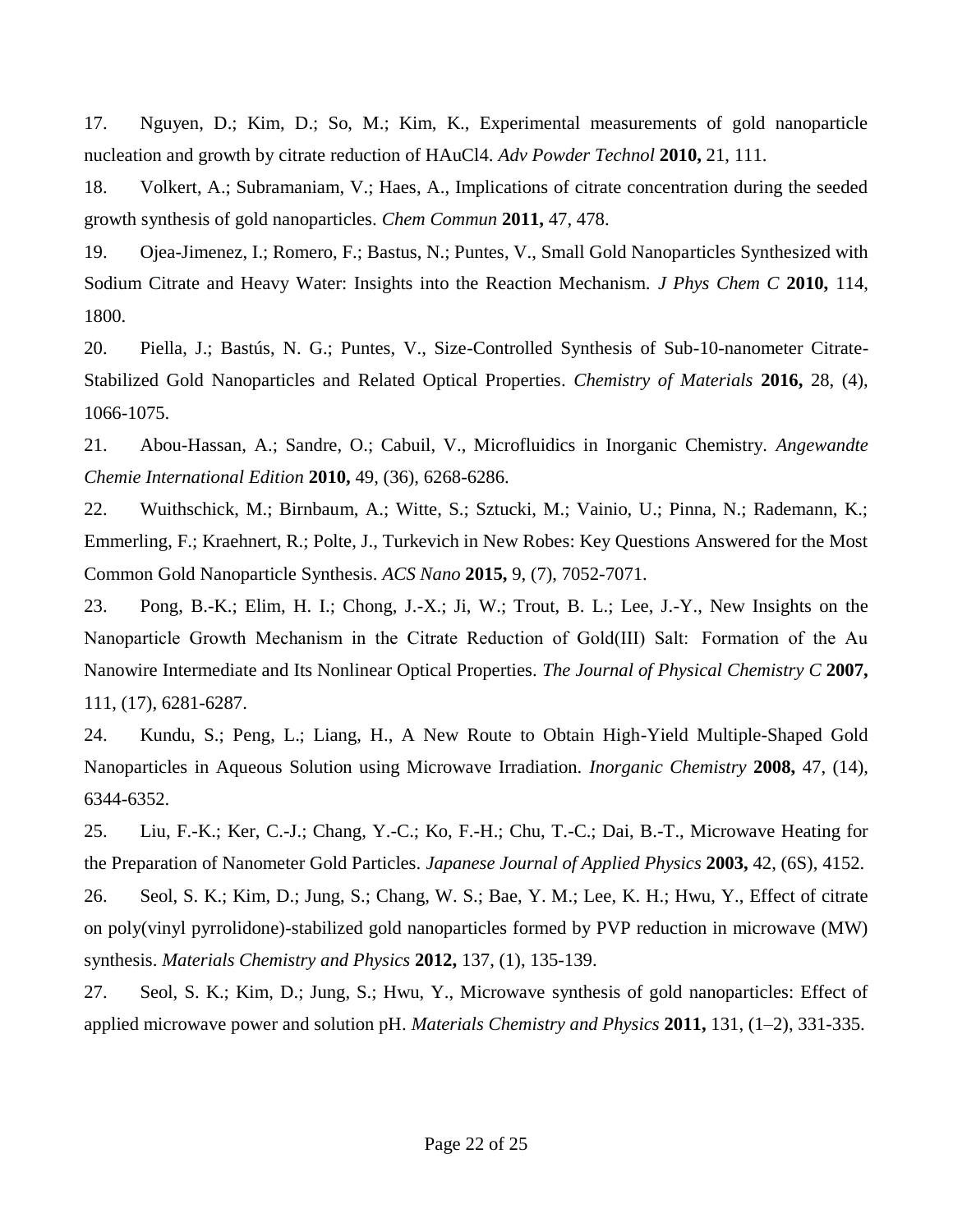28. Mohamed, M. B.; AbouZeid, K. M.; Abdelsayed, V.; Aljarash, A. A.; El-Shall, M. S., Growth Mechanism of Anisotropic Gold Nanocrystals via Microwave Synthesis: Formation of Dioleamide by Gold Nanocatalysis. *ACS Nano* **2010,** 4, (5), 2766-2772.

29. Sturm, G. S. J.; Verweij, M. D.; van Gerven, T.; Stankiewicz, A. I.; Stefanidis, G. D., On the effect of resonant microwave fields on temperature distribution in time and space. *International Journal of Heat and Mass Transfer* **2012,** 55, (13–14), 3800-3811.

30. Bayazit, M. K.; Cao, E.; Gavriilidis, A.; Tang, J., A microwave promoted continuous flow approach to self-assembled hierarchical hematite superstructures. *Green Chemistry* **2016,** 18, (10), 3057- 3065.

31. Horikoshi, S.; Abe, H.; Torigoe, K.; Abe, M.; Serpone, N., Access to small size distributions of nanoparticles by microwave-assisted synthesis. Formation of Ag nanoparticles in aqueous carboxymethylcellulose solutions in batch and continuous-flow reactors. *Nanoscale* **2010,** 2, (8), 1441- 1447.

32. Pong, B.; Elim, H.; Chong, J.; Ji, W.; Trout, B.; Lee, J., New insights on the nanoparticle growth mechanism in the citrate reduction of Gold(III) salt: Formation of the au nanowire intermediate and its nonlinear optical properties. *J Phys Chem C* **2007,** 111, 6281.

33. Pei, L.; Mori, K.; Adachi, M., Formation Process of Two-Dimensional Networked Gold Nanowires by Citrate Reduction of AuCl4- and the Shape Stabilization. *Langmuir* **2004,** 20, (18), 7837- 7843.

34. Saverot, S.-E.; Reese, L. M.; Cimini, D.; Vikesland, P. J.; Bickford, L. R., Characterization of Conventional One-Step Sodium Thiosulfate Facilitated Gold Nanoparticle Synthesis. *Nanoscale research letters* **2015,** 10, (1), 940-940.

35. Omi, H., *Determination of Aspect-Ratio Distribution in Gold Nanowires Using Absorption Spectra and Transmission Electron Microscopy Techniques*. INTECH Open Access Publisher: 2012.

36. Bayazit, M. K.; Hodge, S. A.; Clancy, A. J.; Menzel, R.; Chen, S.; Shaffer, M. S. P., Carbon nanotube anions for the preparation of gold nanoparticle-nanocarbon hybrids. *Chemical Communications* **2016,** 52, (9), 1934-1937.

37. Haiss, W.; Thanh, N. T. K.; Aveyard, J.; Fernig, D. G., Determination of Size and Concentration of Gold Nanoparticles from UV−Vis Spectra. *Analytical Chemistry* **2007,** 79, (11), 4215-4221.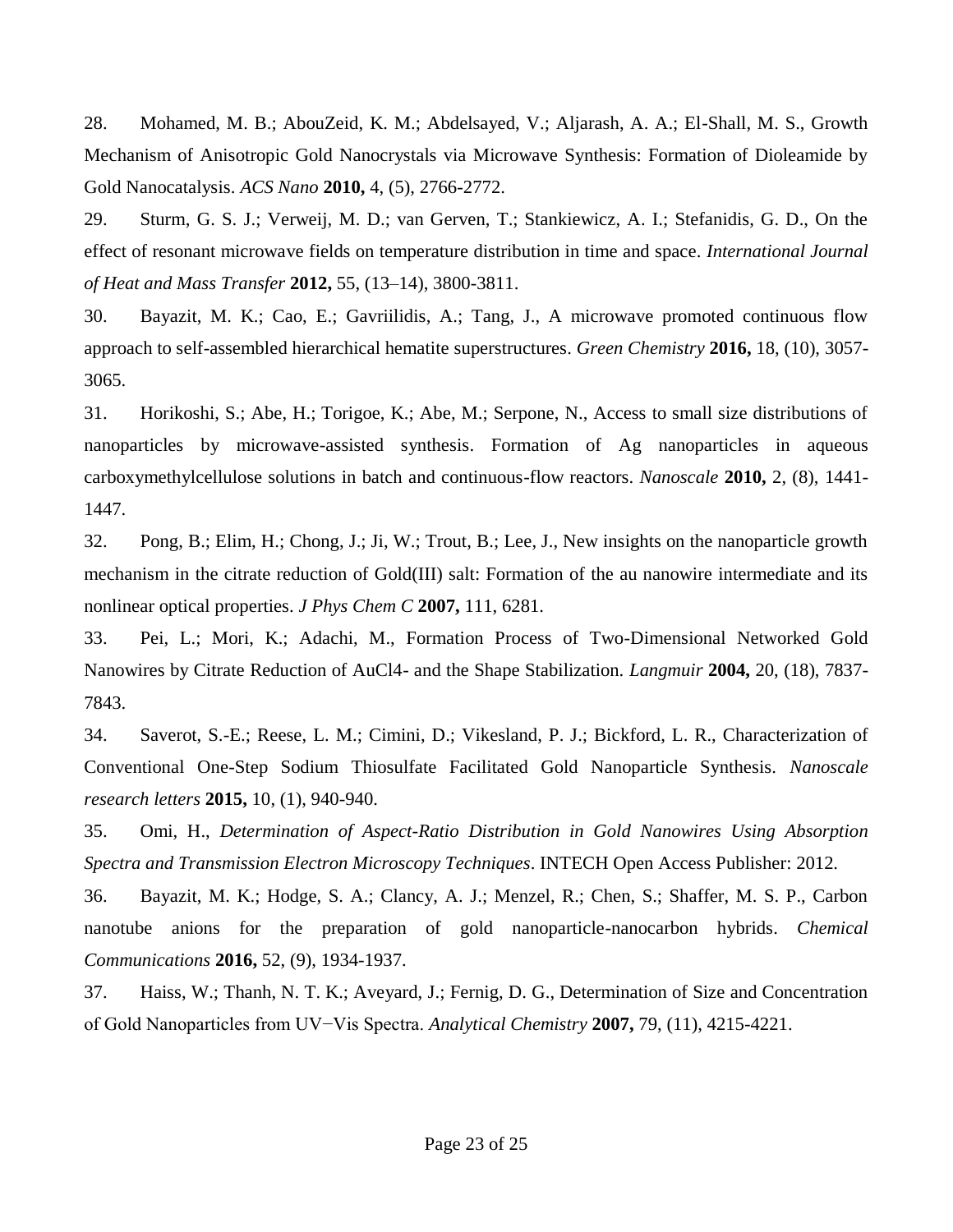38. Gutierrez-Wing, C.; Esparza, R.; Vargas-Hernandez, C.; Fernandez Garcia, M. E.; Jose-Yacaman, M., Microwave-assisted synthesis of gold nanoparticles self-assembled into self-supported superstructures. *Nanoscale* **2012,** 4, (7), 2281-2287.

39. Kimling, J.; Maier, M.; Okenve, B.; Kotaidis, V.; Ballot, H.; Plech, A., Turkevich Method for Gold Nanoparticle Synthesis Revisited. *The Journal of Physical Chemistry B* **2006,** 110, (32), 15700- 15707.

40. Uppal, M.; Kafizas, A.; Ewing, M.; Parkin, I., The effect of initiation method on the size, monodispersity and shape of gold nanoparticles formed by the Turkevich method. *New J Chem* **2010,** 34, 2906.

41. Uppal, M.; Kafizas, A.; Lim, T.; Parkin, I., The extended time evolution size decrease of gold nanoparticles formed by the Turkevich method. *New J Chem* **2010,** 34, 1401.

42. Chen, H.; Kou, X.; Yang, Z.; Ni, W.; Wang, J., Shape- and Size-Dependent Refractive Index Sensitivity of Gold Nanoparticles. *Langmuir* **2008,** 24, (10), 5233-5237.

43. Shankar, R.; Chaudhary, M.; Molloy, K. C.; Kociok-Kohn, G., New cyclotetrasiloxanes bearing sila-alkyl substituted side chains and their applications as templates for gold nanowires. *Dalton Transactions* **2013,** 42, (21), 7768-7774.

44. Zabetakis, K.; Ghann, W. E.; Kumar, S.; Daniel, M.-C., Effect of high gold salt concentrations on the size and polydispersity of gold nanoparticles prepared by an extended Turkevich–Frens method. *Gold Bulletin* **2012,** 45, (4), 203-211.

45. Kumar, S.; Gandhi, K.; Kumar, R., Modeling of formation of gold nanoparticles by citrate method. *Ind Eng Chem Res* **2007,** 46, 3128.

46. Grand, J.; Adam, P.-M.; Grimault, A.-S.; Vial, A.; Lamy de la Chapelle, M.; Bijeon, J.-L.; Kostcheev, S.; Royer, P., Optical Extinction Spectroscopy of Oblate, Prolate and Ellipsoid Shaped Gold Nanoparticles: Experiments and Theory. *Plasmonics* **2006,** 1, (2), 135-140.

47. Halas, N. J.; Lal, S.; Chang, W.-S.; Link, S.; Nordlander, P., Plasmons in Strongly Coupled Metallic Nanostructures. *Chemical Reviews* **2011,** 111, (6), 3913-3961.

48. Nordlander, P.; Oubre, C.; Prodan, E.; Li, K.; Stockman, M. I., Plasmon Hybridization in Nanoparticle Dimers. *Nano Letters* **2004,** 4, (5), 899-903.

49. Garcia de Abajo, F. J., Nonlocal Effects in the Plasmons of Strongly Interacting Nanoparticles, Dimers, and Waveguides. *The Journal of Physical Chemistry C* **2008,** 112, (46), 17983-17987.